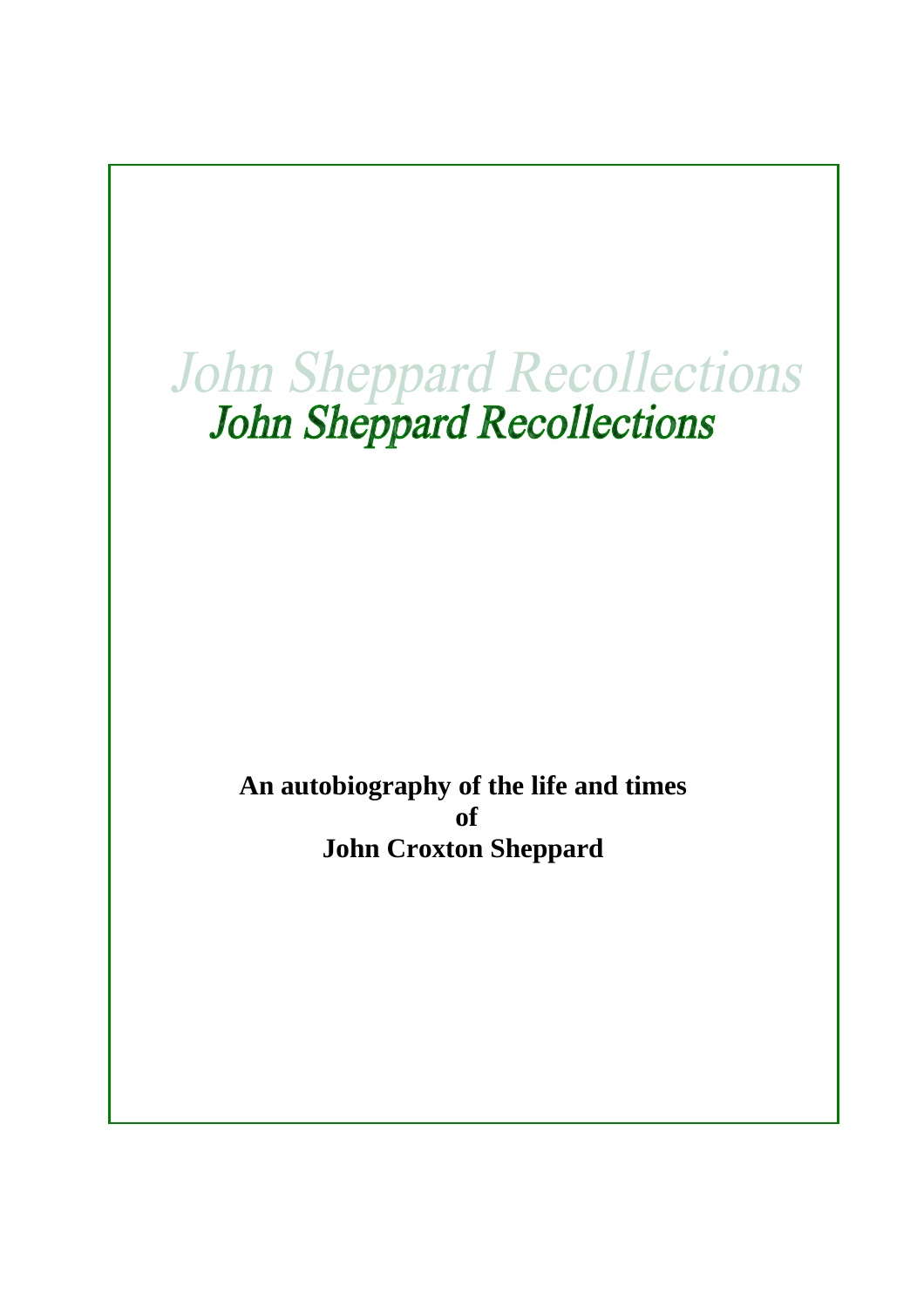| <b>CONTENTS</b>                                      | Page           |
|------------------------------------------------------|----------------|
| <b>PREFACE</b>                                       |                |
| JOHN CROXTON SHEPPARD RECOLLECTIONS                  | $\overline{2}$ |
| EXTRACTS FROM LETTERS I WROTE HOME FROM EGYPT, 1940  | 23             |
| 20 <sup>th</sup> BATALLION POW- L/CPL J. C. SHEPPARD | 24             |
| <b>MEDICAL HISTORY</b>                               | 29             |
| NEWSPAPER CUTTING                                    | 30             |

# *PREFACE*

John, in his 84<sup>th</sup> year, failing in health, and with a lot of time on his hands, decided that he should jot down his memories to leave for posterity. After many hours of thought and interrogation of family members, he presented his brother Peter with numerous pages of barely legible scribblings! Peter, not realising what was in store for him, had agreed to decipher and type John's memoirs. They make entertaining and interesting reading.

I would like to acknowledge Peter's part in putting these memoirs into a legible form. I would also like to thank my dear Pop for taking the time and effort in putting an important part of not only his history, but also my history and my children's history, onto paper.

Alison Harrington (nee Sheppard)  $30<sup>th</sup>$  January  $2002$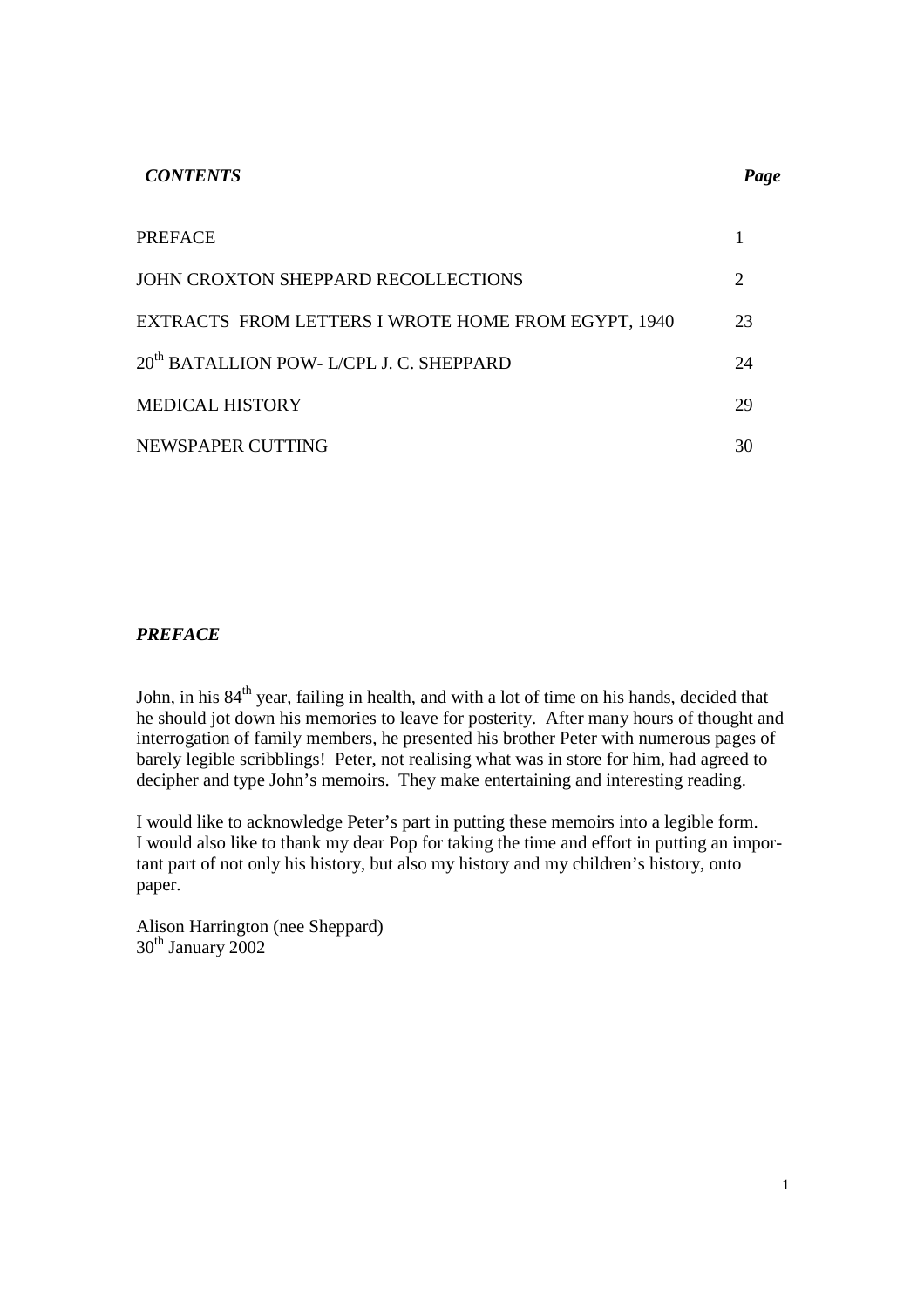# **JOHN CROXTON SHEPPARD RECOLLECTIONS**

### *EARLY DAYS*

I was born on  $8^{th}$  February, 1918, in Christchurch. When I was four, in 1922, our family lived for a short time in Tonks Street, North New Brighton. Uncle Keith (Hadfield) owned a house not far away in Bowhill Road, where he and Aunt Connie lived now and again. One morning Uncle Keith came in his big car to pick up Dad to go to work. We children all rushed out to see the car. Dad hopped in and off they went. Unbeknown to them I had jumped on the running board, so off I



went too. After going a little way I decided to get off but jumped the wrong way and landed on my head. With blood streaming from my head I ran home. Dad didn't know of the accident until he got home that night.

When I was five we went to live for a while with Granny and Granddad Croxton in Repton Street. Granddad had porridge every morning and used to dip his spoon into a small bowl of cream and then into his porridge. In the mornings Mother took us to Elmwood School. Dad bought a house at 103 Leinster Road, with the assistance of Uncle Keith; a five bedroom two storey house with a balcony upstairs where I slept. The section was just over an acre, with part of it in fruit trees and a large empty grassy space. Later, in my teens, I and some of my school friends made an underground hut with a fireplace there, where we fried potatoes which we had pinched from somewhere.

In a primmer class at Elmwood School our teacher was an old bag of a woman (Biddy Biddy Baron). She didn't like me, especially my adding up. She sent me outside where I sat on a seat going round a willow tree, underneath which there were lots of pebbles. I had to count the stones as I put them on the seat. One day I got fed up and ran off home, about 400 yards away. Of course Mother sent me back!

Granddad died in 1923, and Granny came to live with us, She was a lovely person, very good to us children. She used to make elderberry wine in huge barrels, which had been cut in half. We children were pretty young so we didn't bother about drinking the wine, mainly because it looked so awful. There was a funny incident, which involved Granny. One of the girls had a large rag doll called Jimmy Richards. We were all playing out on the footpath near the front gate when somehow Jimmy fell into the gutter which had a lot of water in it, and he disappeared beneath the bridge. We poked sticks under the bridge to get him out, to no avail. One of us tore into the house to get Granny, who was looking after us, calling out, "Quick Granny, Jimmy Richards is under the bridge and we can't get him out." Granny came hurrying out, telling us to get longer sticks, saying, "Poor boy, we must get him out or he might drown". With a lot of poking and shoving eventually the bedraggled Jimmy was hauled out. Granny who had thought it had been a real boy was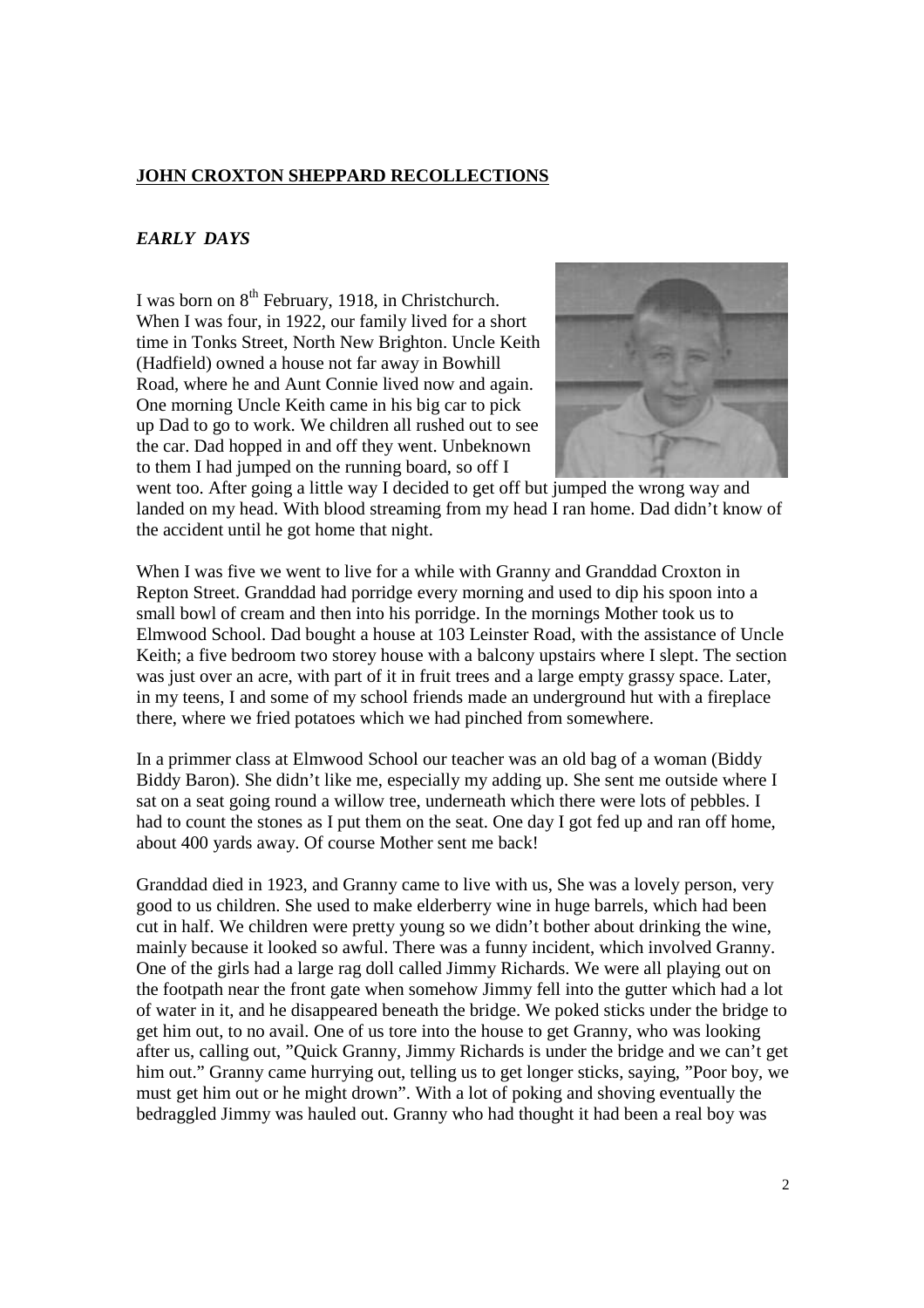flabbergasted. She was really angry with us, but also I think quite relieved. Granny died in 1927, having been ill with blood poisoning after pricking her finger with a chicken bone.

# *A MOVE TO SUMNER*

In 1928, when I was ten, our family went to Sumner to live in an oldish two-storey house on the esplanade, just over the road from the beach and a short distance from the Cave Rock. One of our neighbours, on the corner of Stoke Street, was the Hall family – Commander and Mrs Hall and their two daughters, who I thought were very nice. I went to the Sumner School where the headmaster was Mr Allen. I managed to win the school athletic championships, after which Mr Allen said, "Here we have a young man who has just arrived at the school and has scooped the pool!" We made some good friends at Sumner, my mate being Alfred Bishop, a part Maori. His sister, Noleen, was a Canterbury champion tennis player. The Stammers family were pretty tough, but we had mostly verbal confrontations. I enjoyed the school, and the teachers, and found the swims we went for good fun. I didn't get into much trouble and don't remember any fights. There was a good-looking dark skinned girl called "Nig" the other lads and I used to chase around the play-ground.

# *LEINSTER ROAD AGAIN*



We went back to Leinster Road to live in 1930 when I was twelve, and to Elmwood School again. My friends there were Alan Osment, Tony Cowper, Paul Rutherford, Spud Murphy, Trevor Shine and others. Charlie Thomas's son, Donald, a big bloke, went to Elmwood. He was going home from school one day past our front gate when I was there, and I thought he said something rude to me,

so I chased him down the footpath. He turned round, and I shaped up to him, but no punches were thrown!

Dad bought a large dolls house, which was assembled by hooking the walls together with the roof. There was room inside for two or three girls as well as a table and chairs, One day when the girls were inside, chatting away, Tony Cowper and I thought we would have a bit of fun. We got a long rope and wound it round and round the house and secured it, and ran away laughing. What a commotion from inside.

I was given a BB gun (air rifle), and who better to give a BB gun to for a bit of fun? So I chased Nancy around the garden and shot her in the leg. I got into trouble over that one. Mind you, Tony was just as bad as I was! Osie, Tony, Trevor and I used to go to Tony's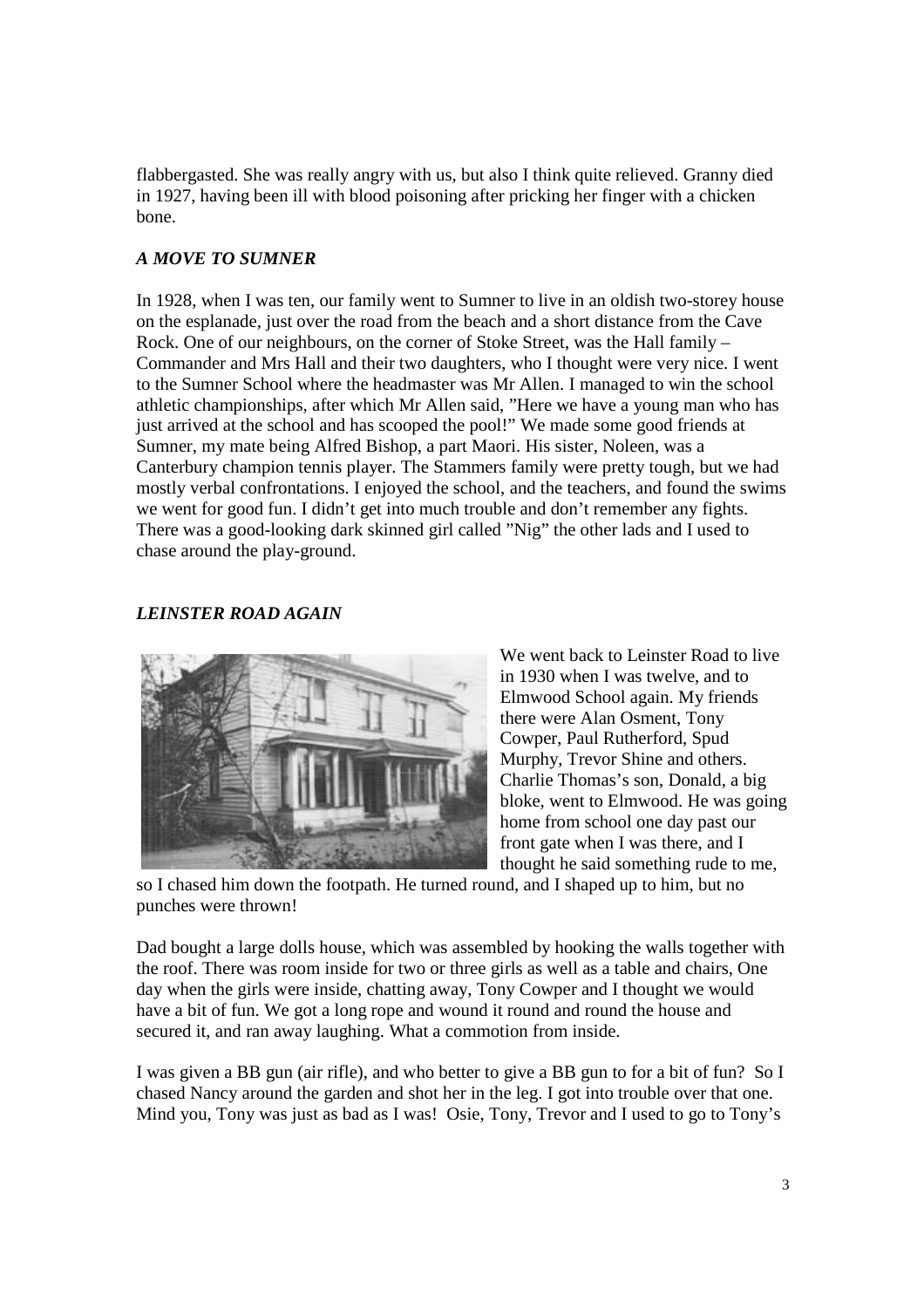parents' large home in Glandovey Road beside which ran the Wairarapa Stream. We rowed upstream in their boat to a shingle pit where we had a stone fight against the Boyle family (they were hard shots too). I was never hit; which was fortunate.

We had a lot of fun on this stream. On the way back to Tony's we raided an apple orchard. Paul Rutherford had a nasty accident one evening leaving our place. Going very fast on his bicycle out our gate he ran into a passing car. He was badly injured, especially about the face, and was in hospital for some time.

Another good friend at school was Ray Whinfield with whom I played tennis. He had a very nice mother, and an attractive sister who became a good nurse. I played in the Elmwood footy team which had some good results.

My memory of the headmaster is of a stink of tobacco in his office, and his bushy eyebrows.

I didn't have much to do with the girls in those days, but there was a girl I took a fancy to. She was a petite girl with blond ringlets and wore pretty short dresses which showed off her nice legs. I used to chase her around the playground. I even remember her name – Kathy Reid. Our neighbours were Mr and Mrs Jones and their two daughters, Nancy and Audrey. They had a two-storey house on a large section. Other neighbours were the Fleetwoods, and Mr and Mrs Holland with son Geoffrey. Mr Holland (Syd.) was later Prime Minister of New Zealand (National). Mrs Holland, plump and jolly, was a good sort. Mr and Mrs Charley Woods lived in a huge house the other side of Jones long drive.

#### *BOYS HIGH SCHOOL*

After Elmwood I went to Christchurch Boys High School in 1932, and was there for four years. I cycled to school, which was about two miles away. My main interest at school was sport; I wasn't very good at lessons. I was very keen on rugby, and unfortunately had my nose broken when a big bloke fell on top of me, with my face on the ground, after I had tackled him. Dad later took me to a doctor friend of his who didn't do anything, and didn't send me to hospital where I should have gone to have the nose straightened, so it remained a bit bent. During a game I received a blow to the mouth and had my two big front teeth knocked out. In another game I broke a wrist which had to be put in plaster. That didn't put me off from taking out that night the attractive niece of the Hansens who lived across the road. I took boxing classes while at Boys High School and won a cup one year for the most skilful boxer.

I don't know how Dad managed to pay for all the children's education, sports equipment and the family food, and look after the large two-storey house on its big section. He worked hard as a land and estate agent (Sheppard *&* Smith Ltd.), selling houses and properties.

Mother was always busy, with five children to look after. She was a regular church goer,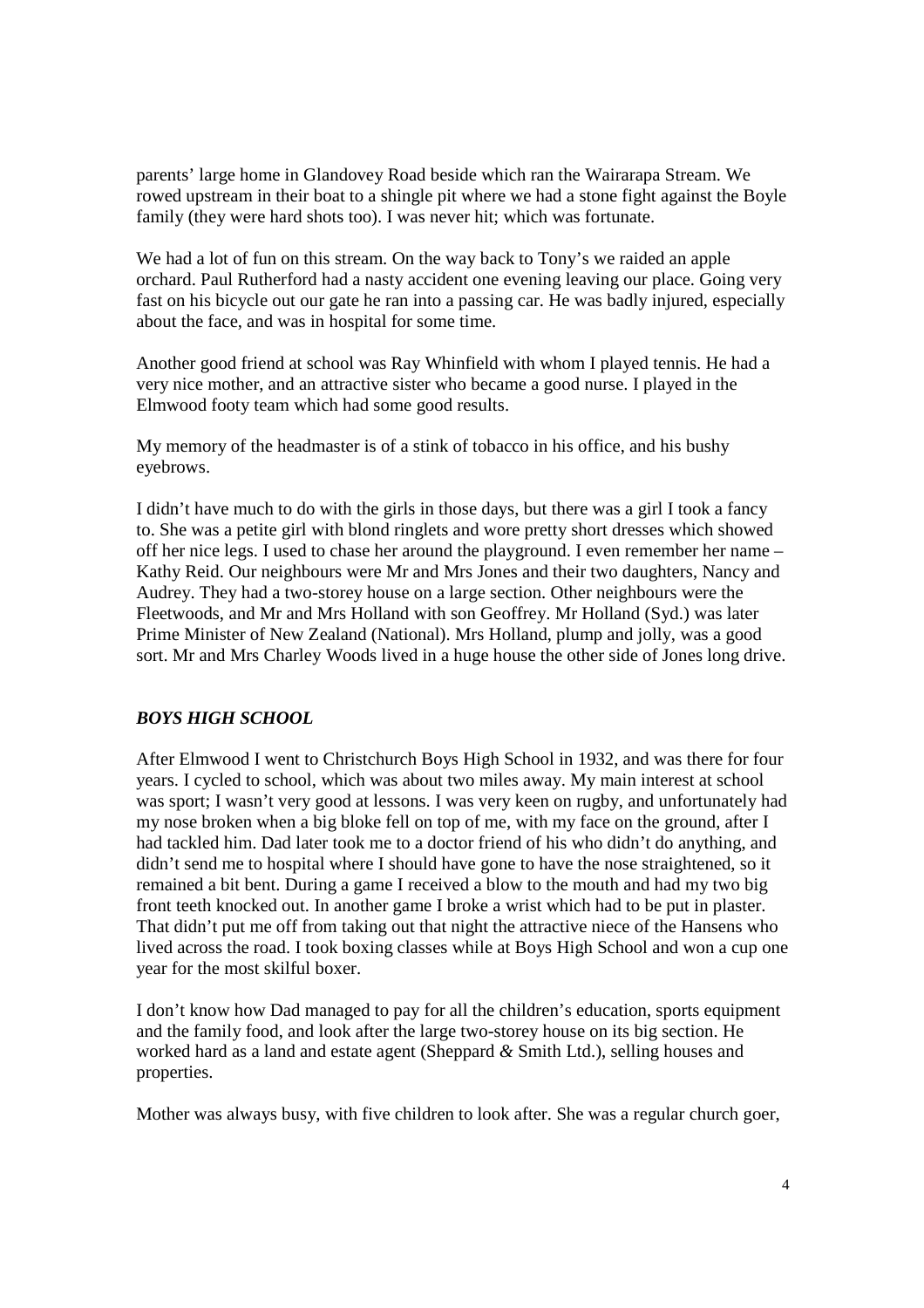being a member of the Mothers' Union. As was usual in those days with a large family she had the services of a girl help in the house. Mother played the piano, sang and taught singing. We children all had piano lessons which sometimes I used to bunk. Peter was the only one who kept playing the piano. He sang in the Cathedral Choir, which gave him a scholarship for a year at Christ's College.

### *LIFE AFTER SCHOOL*

I left Christchurch Boys High School in 1935, and started work at N.Z. Loan & Mercantile Ltd. as a stamp licker (office boy). Got some odd jobs with the grain chap driving a V8 car at times. Was transferred to the Tyre Department which I didn't like much. Mother took me to the Education Department where Professor Shelley gave me a test to find out what work I would be suited to. I spent most of the day being tested on adding, writing down different clock positions, assembling a door lock, and other tricky things. From the tests the professor thought I would be more suited to working with my hands, labouring or farming.

Just a mention about the Hansens who lived across the road in Leinster Road. He was Swedish, the manager of Fernleaf Butter Company. He was a big jolly fellow, and had the unfortunate habit of giving Nancy and Marjorie slobbery kisses on their lips, which they hated. His wife was lovely, as was a female friend they had living with them. They were keen on rugby and sometimes took us to Lancaster Park (now Jade Stadium) to watch a game.

Dad located another job for me – on a small sheep farm at Cave, South Canterbury, belonging to a Mr Sams. Mr and Mrs Sams (she was a bit plutey) had two daughters who went to Rangiruru School in Christchurch. Mr Sams was a bit of a hard shot; used to like the drink. He gave me a horse to ride, which I used for looking after the sheep and doing odd chores around the farm. The girls weren't bad sorts, but not my type. I played rugby for Cave, playing in the backs. I had a friend who was in charge of the small post office. After I had a few beers one day I had an argument with him in the post office, and I jumped over the counter and attacked him. I was fortunate that I didn't get into trouble over it.

I joined the CYC (Cavalry) using a horse which our neighbour had lent me. I enjoyed the time I had in camp at Wingatui doing manoeuvres with the horses. After being with the Sams for a few months they found they couldn't afford to keep me, so I went back to Christchurch. One of the temporary jobs I had was with the Papanui Timber Company, as a rouseabout, and stacking timber. I answered a newspaper ad for a job on a Mr Malcolm Brown's dairy farm at Murchison on the West Coast, and landed the job. There were three of us young blokes, the others being John Sumner and Bill someone. John later had the second-hand book shop in Manchester Street, and his son makes statues of people. There were about 100 cows milked, which I didn't like doing much, and I fed the calves. After feeding out we had the job of clearing logs and trees from paddocks and piling them up to be burnt. In 1939, when I was 21, war was declared. I was quite happy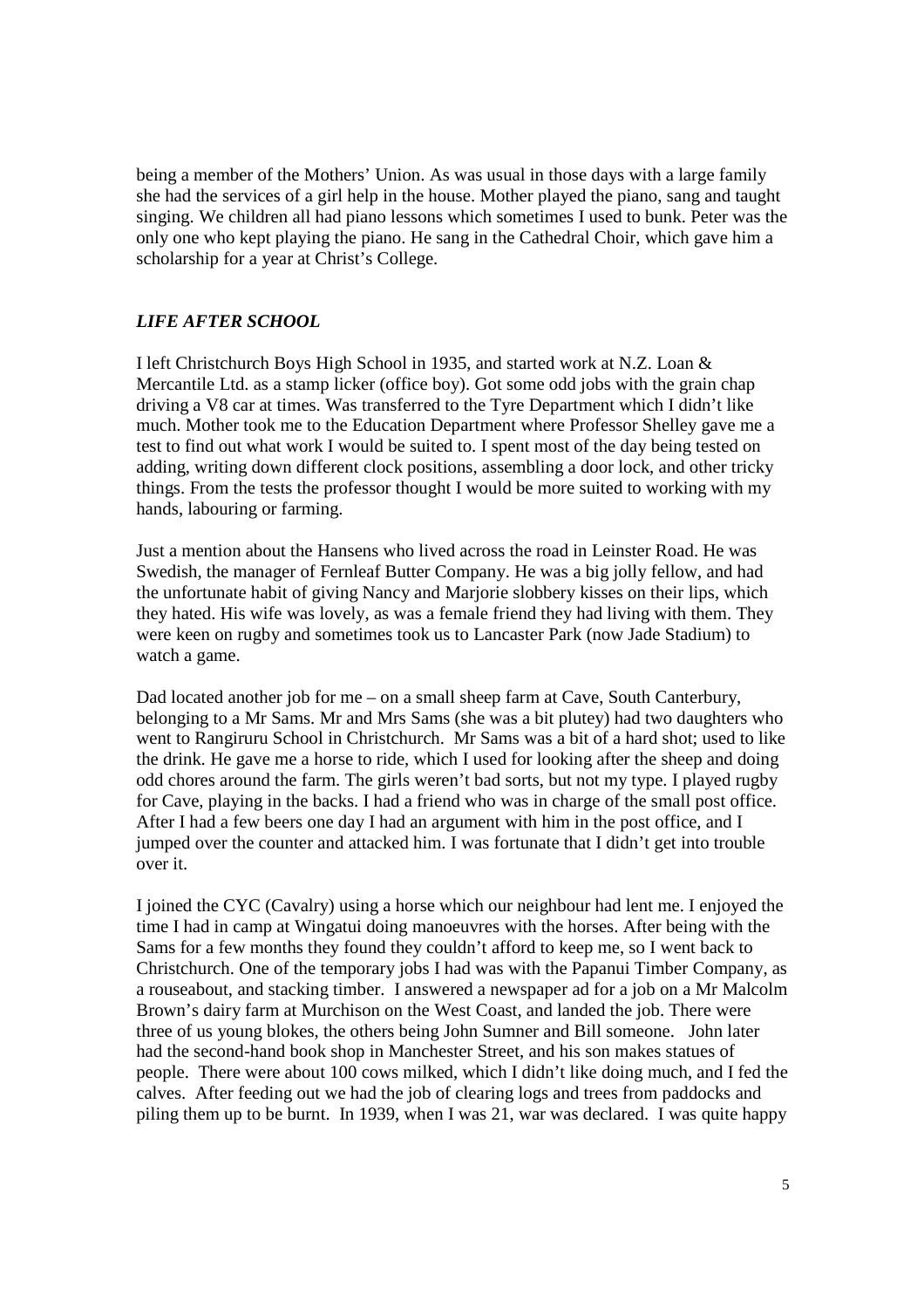working at Murchison, and wasn't worried much about the war. Mother phoned one day and asked me whether I was going to enlist. So to oblige all, I joined up.

#### *FEMALE FRIENDSHIP*

I had met an attractive girl with whom I became quite attached. Pat Ellison and I had good times together, and enjoyed dancing and playing tennis. We visited each other's homes quite often where we each got on well with each other's parents. Her brother John, whom I met, had been at Sumner school. Pat was very loyal to me when I was in the army, and a prisoner of war, writing often and sending parcels. She questioned me about marriage, but I wasn't sure. Pat married an air force chap; a very nice chap, Frank, and Helen and I have seen them regularly over the years. After Pat's death, Frank kept in touch by phone. While I was at Mr Brown's farm at Murchison I met another girl. Edna Penman was a good sort, very friendly. During the war she wrote to me often and sent parcels. After the war Edna came and stayed with us at Leinster Road, and we played tennis etc.. I visited her at her home in Auckland, and kept writing after that, but then heard that she married a farmer. They had two or three children.

#### *MOUNT SOMERS*

Uncle Frank and Aunt Mabel ran a large leasehold sheep farm about 15 km South of the Mt. Somers township. Aunt Mabel was Mother's older sister; Uncle Frank (surname, Peter) had lived and farmed with family at Anama, 15 km East from there. Uncle Frank was one of the early pupils at Christ's College. He was blind in one eye (lost by a stone in a snowball at school) and had only one useful hand. They had no children, so we were very fortunate that they had us to stay with them on the farm sometimes in our holidays, two or three of us at a time. Aunt Mabel would pick us up at the Mt. Somers railway station, or take us back with her when she and Uncle Frank visited Ch.Ch., driving her huge Armstrong Sidley. On one of our stays at the farm we lived in the shearers' whare, and were looked after by Mrs Sams, a friend of Mother's, who was very strict with us, which we didn't like much. Mother and Dad had gone to the Dunedin Exhibition. We were allowed to ride a pony called Topsy which, when Marjorie was galloping up the hill, and topsy decided she had had enough, so she bucked Marjorie off. Topsy got plenty of work while we were there. I rode her to the wool-shed one day, and offered to take the shearers' mugs back to the cook, and hung them on the side of the saddle. Topsy went flat out and the mugs started to fall off the saddle. I soon lost the lot, had to go back and pick them all up, and walked all the way back to the cook-house. With flax-stick rods we went fishing in the creek which ran not far from the house. We didn't have much luck with bits of meat and bent pins. Later, when we used proper hooks, we caught some lovely trout, which Aunt Mabel cooked for us.

There was a maid to help Aunt Mabel in the kitchen and about the house, and a cook in the large kitchen when things were busy on the farm. Aunt Mabel had her own pantry and small kitchen where she cooked lovely food, delicious puddings, and often made Turkish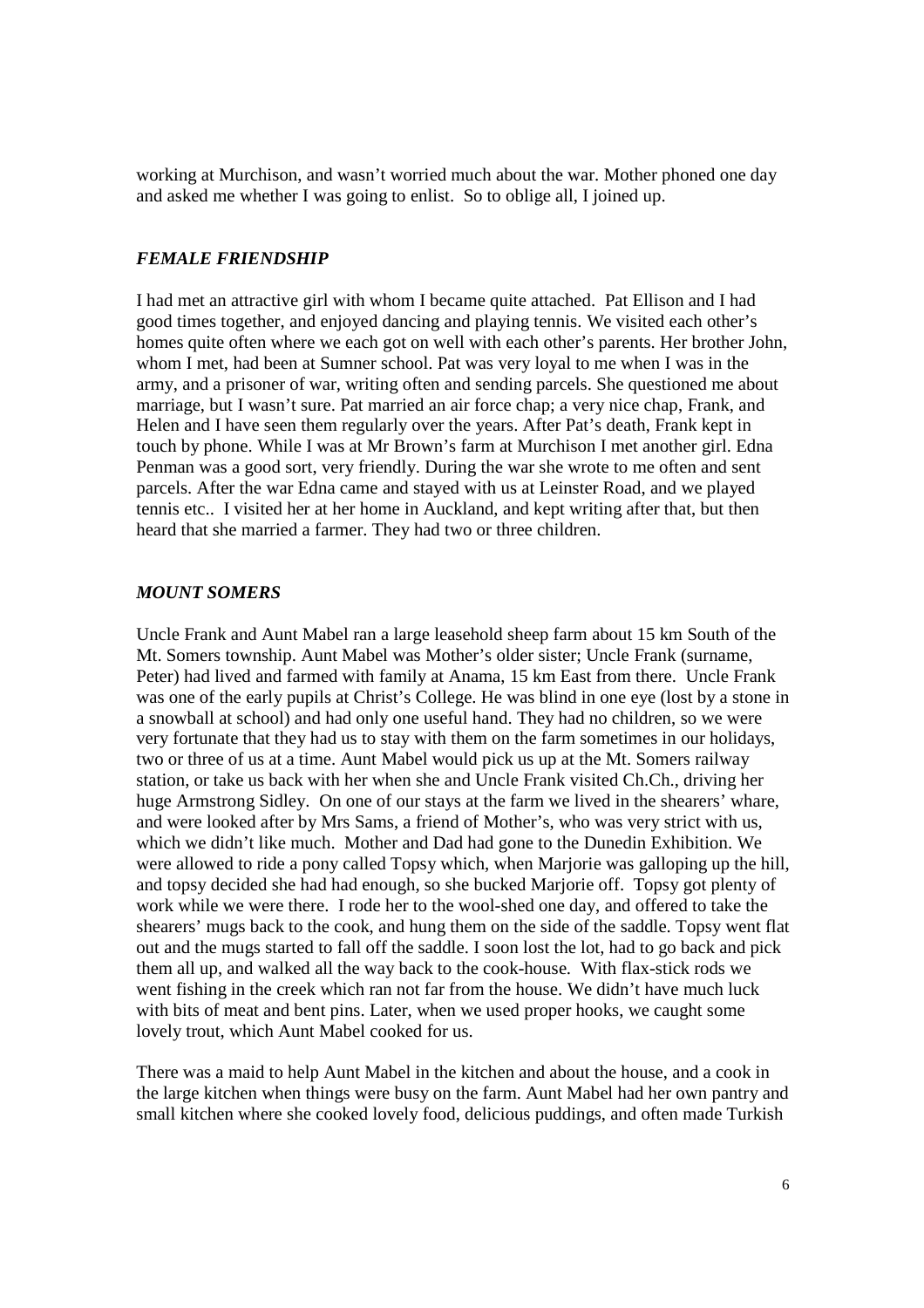Delight and other sweets. We weren't very keen though on the butter she used to make; it had a strong taste. She and Uncle Frank were very good to us, but if I misbehaved a clip on the ear from Uncle Frank's crippled hand would make me sorry. He wasn't one to cross, as one of his farm hands found out when he was a bit too familiar with a maid and Uncle Frank threatened him with the stock whip.



*Back; Mother , Uncle Frank, Rosemary Winston,* 

*Middle; Peter, Jan, Aunt Mabel, Marjorie,* 

*Front; Dad, Bluff* 

Aunt Mabel was a bright charming person, very musical, and played the piano very well, often our tunes which we loved. She was still playing the piano well into her 80s. There were games for us to play in the evenings or on wet days, and magazines to look at. With Aunt Mabel there was never a dull moment. The lights in the house were lit by gas, the gas being made by the action of water on carbide, in a shed close to the house. In later years the gas system broke down, and candles and kerosene lamps were used.

There was a large bed of raspberries, and in the season, raspberries and cream were a favourite.

When I was a bit older I was allowed to use Uncle Frank's .22 rifle, creeping round the garden, trying to keep the blackbirds at bay. When I was quite small I picked up one of the cats to put it through the back gate, not knowing the shepherds' dogs were on the other side. The dogs saw the cat in my arms, got very excited, and the cat struggled and clawed my arms, scratching me badly. When I went bawling into the house, crying that Snowy the cat had scratched me, I was asked, "Why?" " I was only throwing him to the dogs," I said.

We were not allowed to watch the sheep being killed, but managed to sneak down to the slaughter platform over the creek next to the cow yard and see Jock, the old shepherd, slit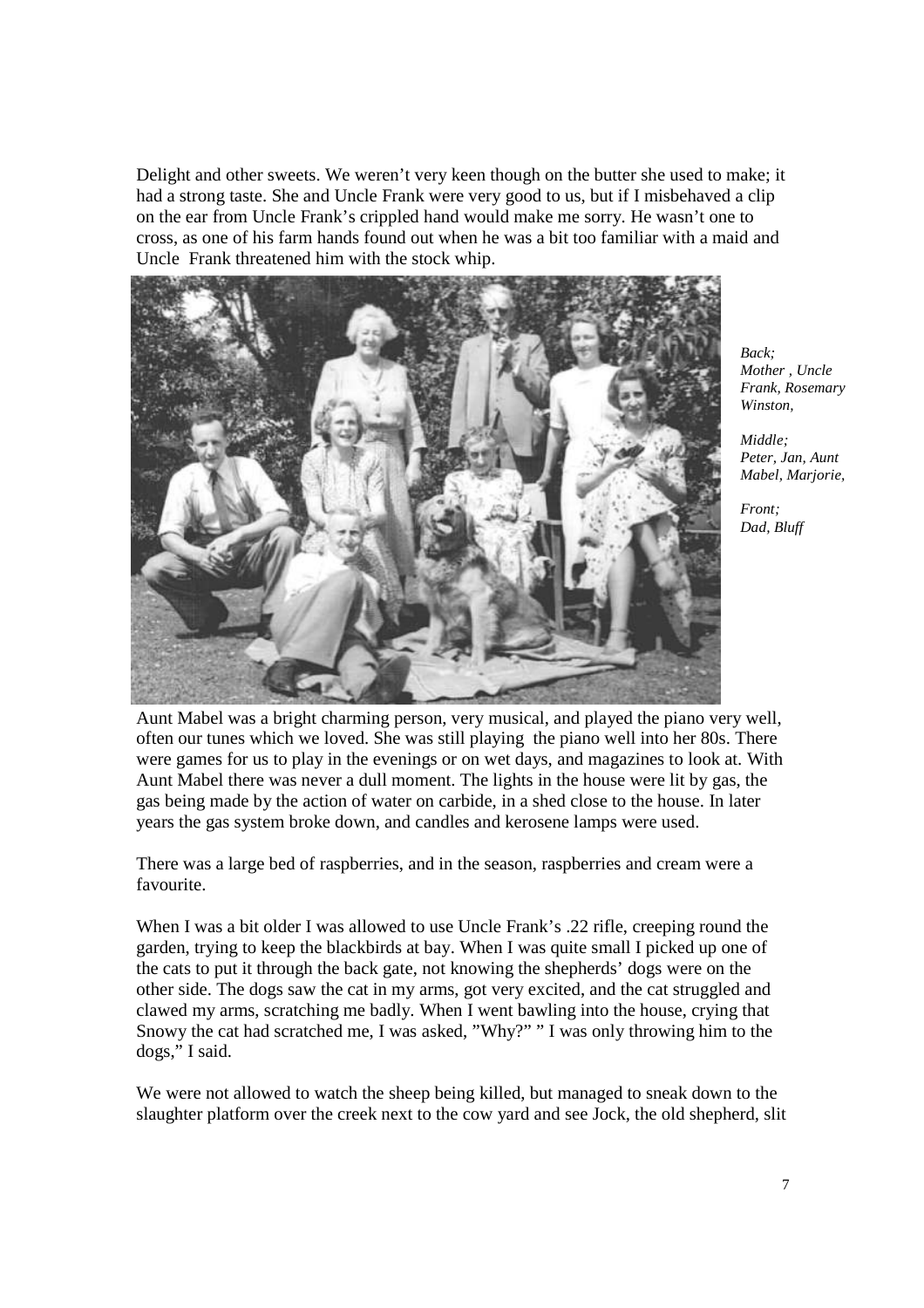a throat or two. The sight of spurting blood, sheep being skinned and insides being pulled out didn't worry us too much. All part of us learning something of farm life! At and older age I helped Aunt Mabel in the garden and mowed the lawn. On a horse helping with the mustering, and burning off the tussock land, watching closely the wind direction, I learned more about sheep farming.

A cousin of ours, Mac Marriner, son of Aunt Hett and Uncle Harry who lived at Sumner, worked for Uncle Frank for a while. I got on well with him and he let me use the workshop next to the garage. I spent time there making various things, mainly little yachts from flax sticks with outriggers, which I floated in a dammed pool we had made, and in which we also bathed.

In a large shed there were two horse buggies on which we used to play, one two wheeler and the other four wheel. They were very rarely used so it was a thrill when one day we were taken for a ride in one of them. There were fowls, ducks and geese running all around the yard, with eggs to be found everywhere. There was no shortage of good food on this farm; eggs, mutton, lamb, raspberries and cream, scones, cakes and sweets! We had a great deal of fun when we were taken by Aunt Mabel over to the farm at Anama where Uncle Frank had lived. His niece, Juliet, had a couple of small carts in which she harnessed dogs to pull us around the paddocks. There were some great times there. When I was older I helped in the shearing shed, sweeping up and pressing wool. One of our most enjoyable outings was going to the store in Mt. Somers to buy groceries etc.. It was exciting going into the store and getting the smell of the place, and then looking round at all the containers and goods. Of course Uncle Frank always spoilt us with various goodies.

#### *LIFE IN THE ARMY*

I enlisted in the army in November 1939, and went into Burnham Military Camp where I joined the  $20<sup>th</sup>$ Battalion. There were a lot of Boys High School old boys there. We spent our time doing quite a lot of marching and rifle drill, leaving there in February '40 to embark on the troop-carrying ship the "Dunera" at Lyttelton. Down below decks we slept in hammocks which we rolled up when getting up in the morning, and hung them above long tables at which we ate our meals. We mostly had to make our own entertainment, and also took part in various organized sports. I entered a boxing contest, and even though I was



handicapped by a sore arm after an inoculation. I went at it hammer and tongs, but lost the bout on points. My opponent was a professional boxer, from the West Coast, which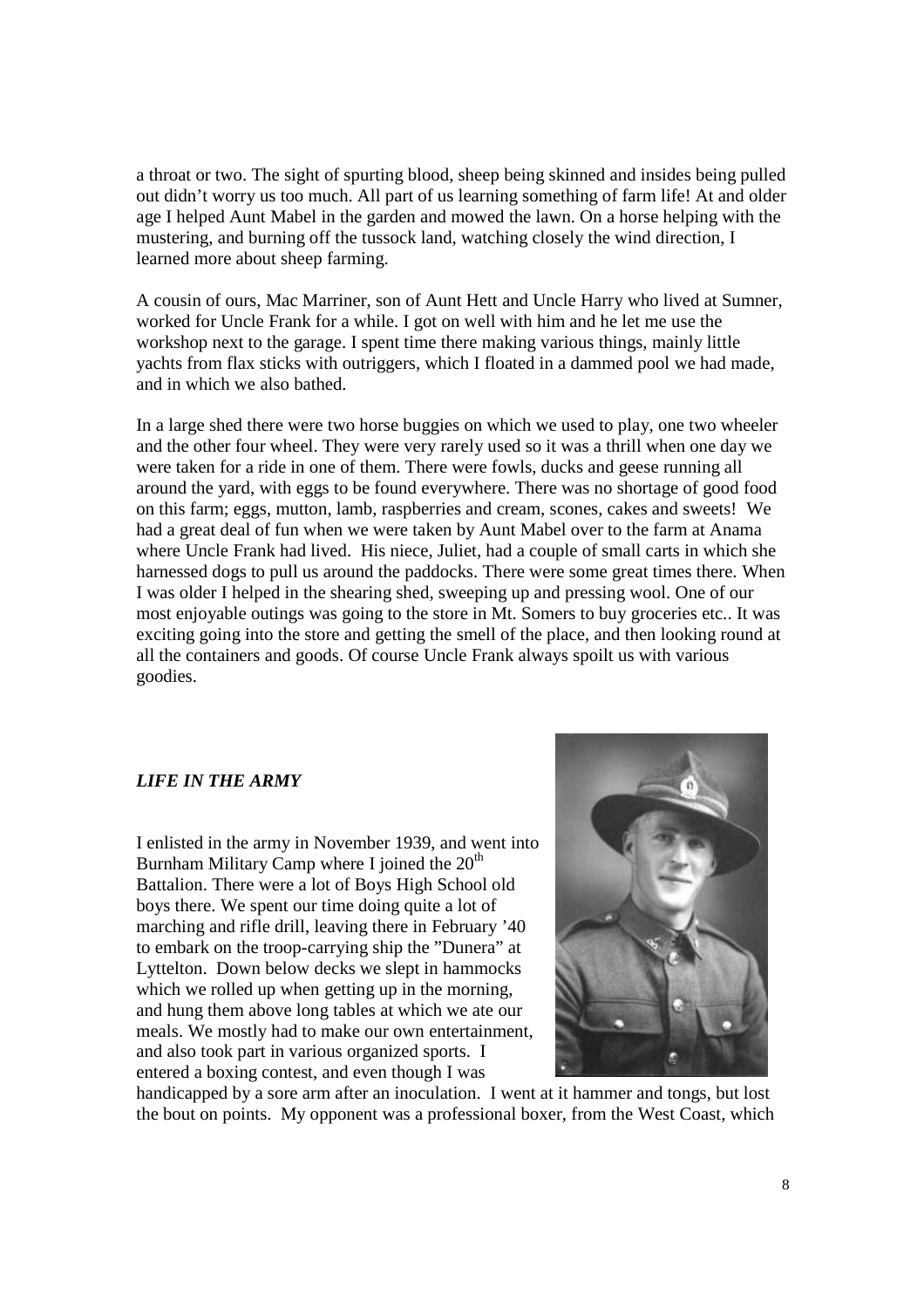was for me a further handicap. Jimmy Burrows was the ref.. After the fight I went to the toilet and was as sick as a dog. I really shouldn't have boxed, however I was OK in a couple of days.

We traveled to Melbourne, staying on board ship there, and then on to Freemantle where we had a day on shore in the city. There was some fun when some blokes came back on board with a dummy kangaroo which they had "borrowed" from somewhere. The roo was eventually returned to its rightful owner. The ship sailed up to Colombo in Ceylon, escorted by warships, and we had two days on shore doing some sight-seeing. Our next stop was Suez, right into the hot desert, and from there we were packed into train carriages and off to Cairo. Then to Maadi Camp in the desert, just outside the beautiful Maadi village where there were a number of lovely homes owned by the wealthy.

I had kept a daily diary on board the Dunera, which was later sent home. Most of my letters were given to Bunty at home to type. I also kept a diary during the Greece and Crete campaign. Photos which I took in Greece and Crete, North Africa, and when on holiday in Alexandra, are in photo albums.

There was an incident in Cairo for which I was sorry afterwards. After having a few beers, I was outside a prostitute house (a place renowned for its cleanliness) and got into a barney with two other blokes. Two pommy MPs joined us and took us to their office and asked for our pay-books. Mine had been stolen, which the wogs often do in Cairo and sell them. I was sent to Jimmy Burrows who was our commander, and he gave me five days CB which involved work in the kitchen and other places.

### *ACTION IN THE DESERT*

Most of the events in which I was involved on North Africa are recorded in my letters to home and in my diary.  $20<sup>th</sup>$  Battalion first action was a fairly small affair. We had to cut the Bardin road next to the coast. We were carted on trucks over a steep escarpment with bren carriers, debussed when we reached the road, and advanced in extended file. The Italians, ahead of us, opened fire, and we replied by firing at will or at an Itie when seen. The Italians got scared and took off, and we raided their living quarters and huts. Our company commander who was wounded was heard to say, " My first action and I'm pleased to have come through it OK". After that bit of action we had a rest and a swim in the sea. I had the misfortune to get a desert sore and was treated in hospital. I must have thought hospital was the place to be, because I landed in there again, this time with jaundice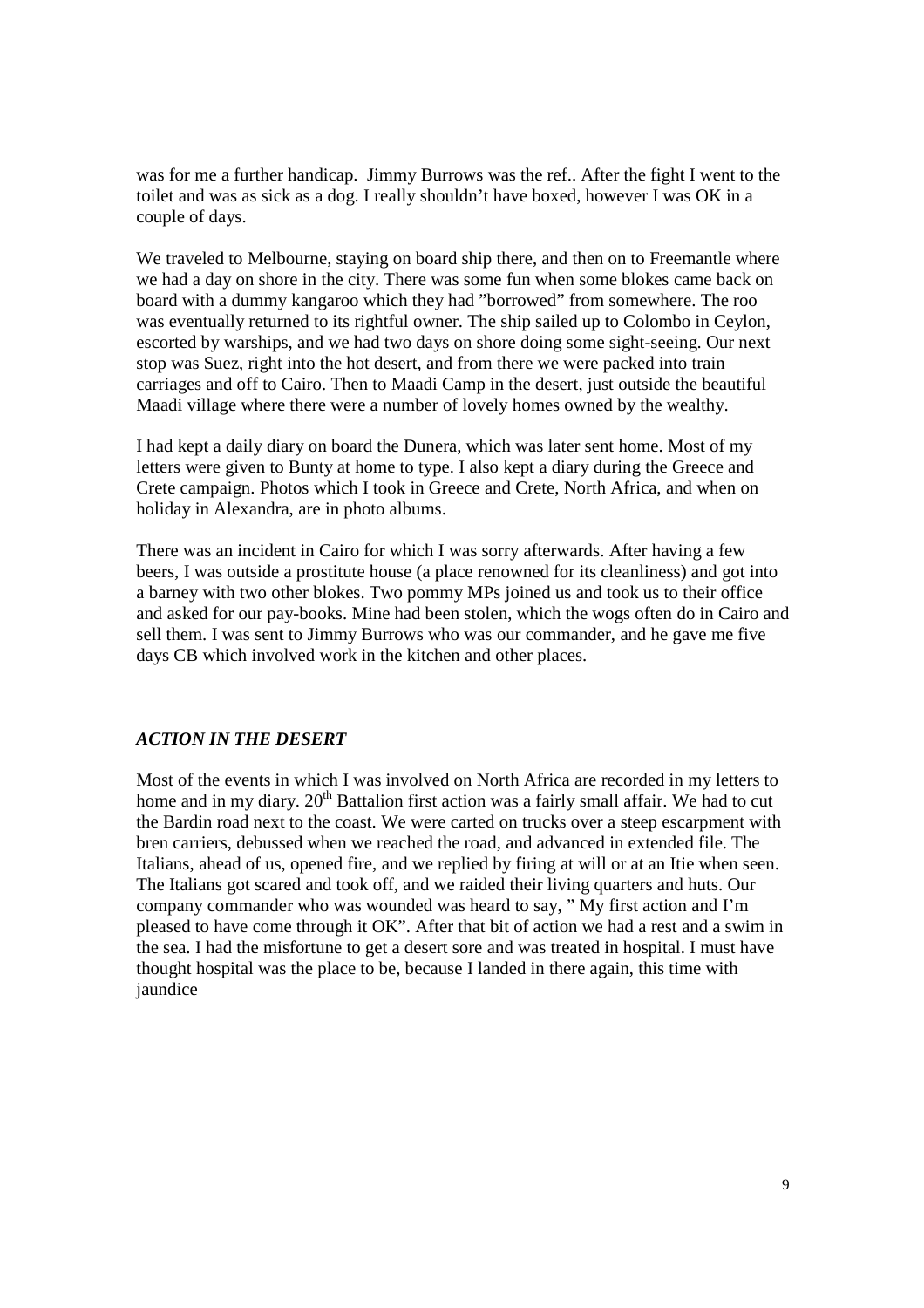

*In the desert* Details of the Battalion's action in Greece and Crete are recorded in my diary. Attacked by German paratroopers, and had some action against them. However we were heavily outnumbered and short of equipment, and had to evacuate the island, and got back to North Africa. While there I was pleased to meet Michael and Mate Watson (cousins) and Jean, Mate's wife. As a result of my illness I missed the Battalion's trip to Syria, and a boat drill which they had. The next big action was at Bellamid, Sidi Rigegh, which was a balls up. We were following a white tape to our destination, and were in a shallow pit when the German tanks roared all around us. Alan Hadfield, who I had been at school with, had joined my section carrying the Bren-gun and was wounded. Before we started out orders had been given we were not to stop for the wounded but to stick a rifle in the ground and put a helmet on it. I disregarded the command and went hack to Haddie and dressed his wound on the side of his body. He was lucky; he was taken prisoner and put in a German hospital tent. When the Germans were attacked they took off, taking all the walking wounded and left

Haddie behind. Our blokes captured the tent and Haddie was taken back to Helivan Hospital.

#### *PRISONERS OF WAR*

We were marched off in fours with German guards and walked for miles. What happened after this is recorded in a book, "No Honour, no Glory", written by Spence Edge and Jim Henderson. Edge went to Elmwood School. The book refers to my time, with John Ringland, in Italy as a prisoner of war. I didn't keep a diary in POW camps, but wrote letters to home which Mother kept, also the cards I sent, especially those I sent from Germany. When I was in Italy I decided to go out on working parties, because there was more food and better treatment. John and I stuck together and pottered about on fruit and vege farms, and later we were put with a working party to Aqua Tredda. See p.159, "No Honour, no Glory", re the bombing of Aquila.

We were taken by train to Austria, "Moosburg" MA, and later to working parties in "Passing". One day as we were working (pottering around doing as little as possible), in fact sitting around a wood-burner, a nasty officious young guard came and told us in German to get cracking. We objected to his bullying manner, and I hopped up and grabbed his rifle which he was holding across his chest. He immediately shoved a bullet up the spout and stood back, and luckily for me he didn't pull the trigger. My punishment was five days in jail. The jail was in our compound, and the blokes smuggled some extra food to me. We were working in a huge marshalling yard, a large netting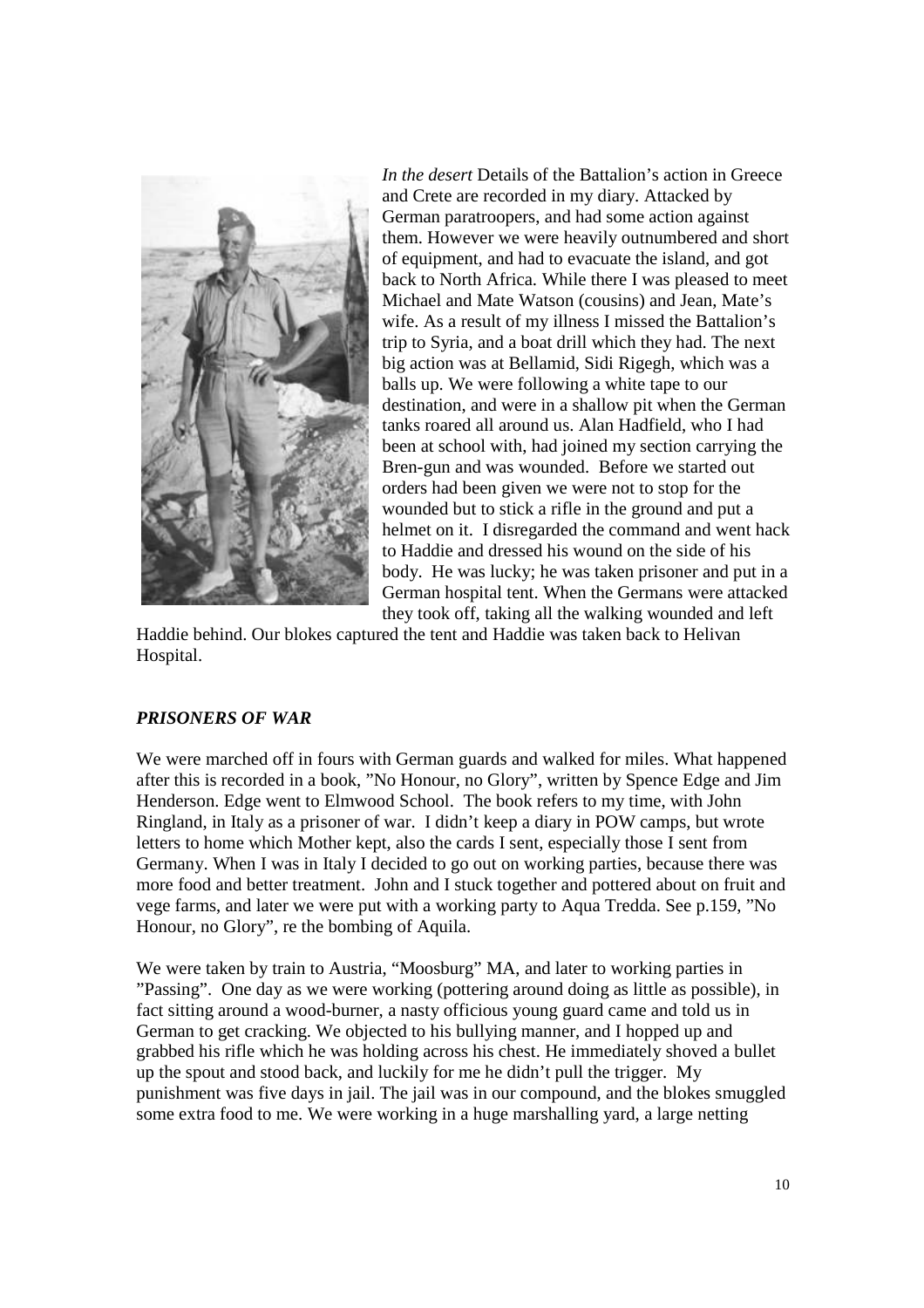fence between us and Ukranians. I noticed an attractive blond girl standing near the fence, and tried to talk to her, but she didn't understand English. In a sort of sign language I managed to ask her for a photograph of her, and she indicated that she would go to her town nearby and get one. In a couple of days she came again and gave me a good photograph of her which I later pinned on the wall next to my bed. When the yards were bombed by huge Allied bombers we were moved from that job, and I didn't see my little blond again. When the Allied bombers came over the sirens sounded and we all disappeared into the air-raid shelters. It was I think the most frightening period for me in the whole war. We, and civilians, just clutched each other and shivered with fear. One bomb landed on the shelter, and fortunately for us it landed on the supporting pillar and didn't explode. Later there was a bombing raid at night just outside our POW camp, probably by Lancasters, which had been preceded by the path-finders dropping their flares. Most of us took off and dived into a slit trench, and I landed on top of another bloke. We had a near thing when a bomb landed close by, showering dirt over us.

The German guards quite often made searches of our rooms and beds. I came back from a job one day and found the photograph of my little blond girl was gone. One of the guards had pinched it. We were helping to make air-raid shelters when one day a German political prisoner came to me and asked, in English, if I would write to an English person in England and tell the family that he was alive and well. Apparently he had studied in England and had stayed with that family I did write, and later when I was in England, on the way to Scotland with John R., I visited them, for which they were very pleased. Unfortunately I didn't keep in touch with them.

The details of my movements after leaving Germany and reaching England are recorded in letters which I had sent home, were typed by Bunty, and which I have, so they will not be recorded here. I had been a prisoner of war from December 1941 to the end of the war in 1945. (see the section on  $20^{th}$  *BATALLION POW- L/CPL J. C. SHEPPARD* page 24)

#### *BACK TO WORK*

I arrived back home in 1946 and was discharged from the army in October. Travelling to NZ on the steamer "The Andes". John R. and I ran a crown and anchor schoo1, but didn't make much money. I put in for a farm ballot, but missed out. I was told by the Government to do some training at Lincoln College and progress from C to A grade. I went to the College but don't think I learnt a lot. Played tennis fairly often, sometimes with a friend, Pam (Elsom?) who hit the ball pretty hard. Played rugby for H.S. Old Boys, and for a team at the College, in the backs. Suffered some broken ribs in a game there and, in absolute agony was carted off the field and taken to the College hospital.

I achieved my grading after leaving College, and got a job on Mr Wright's dairy farm on Russley Road in Christchurch. Mr Wright's wife, the sister of Rewi Alley (famous for his exploits in China), and a peaceable person, had two sons and a daughter. I don't know how she put up with her much older husband at times, who could be rude and nasty. Some of my time was helping with the milking and feeding out. While there I cycled into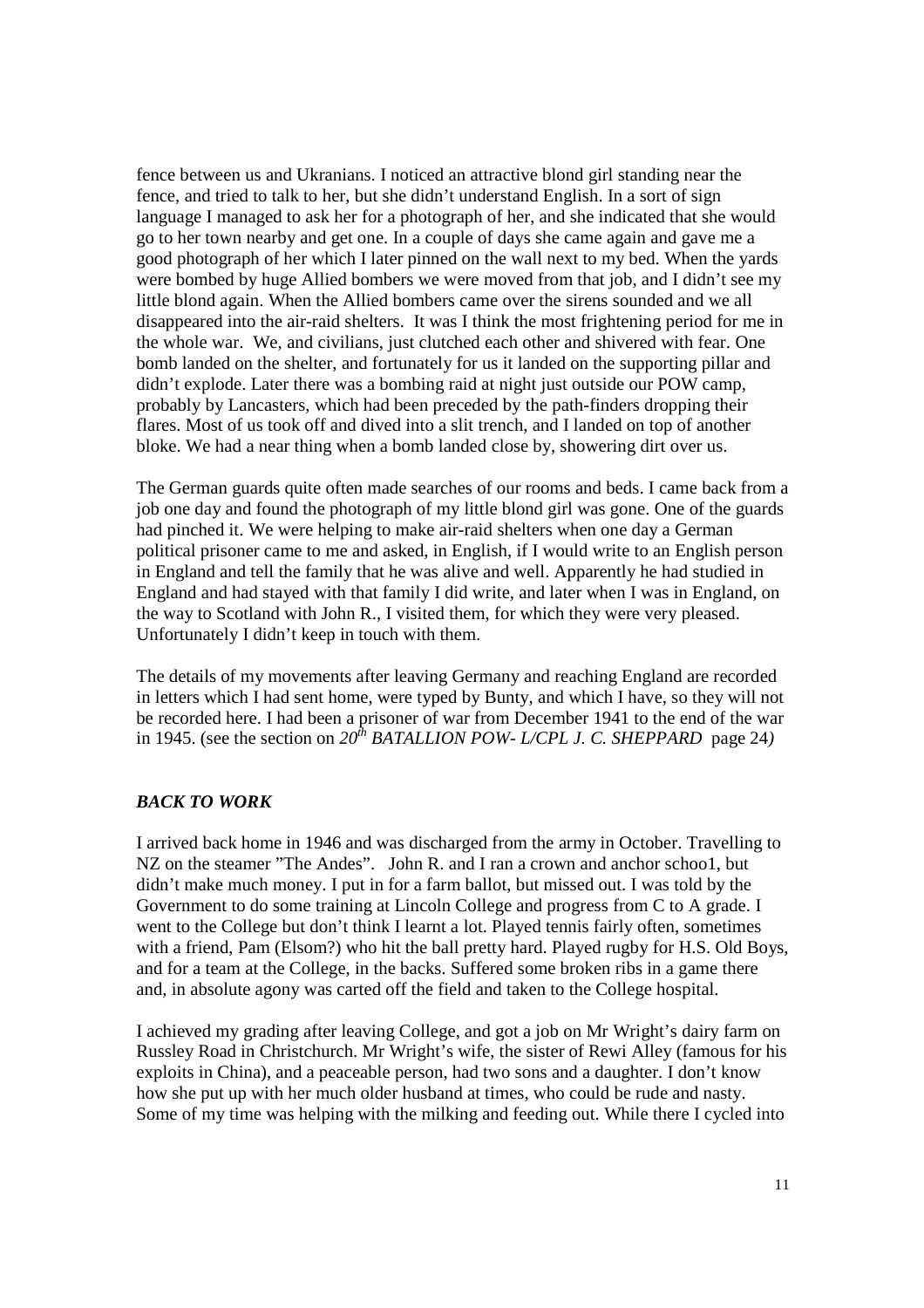town to train with the High School Old Boys senior rugby team at Musson's gym, and played matches on Saturdays. There were also training runs around the streets. After a few months with the Wrights I left for a job at Springburn near Mt. Somers. From what I had seen, I decided that town supply farming was fairly lucrative, but I had no idea what was in store for me. The farmer, a stocky fellow and very abrupt in manner, was keen on harness-racing. He had a training track on the farm on which he was frequently driving his trotters. I didn't know if he had any wins like his brother at Methven who had a champion trotter. A buxom daughter lived on the farm, and the father was separated from his wife.

One of my first jobs was to plough a 50 acre paddock with a large tractor. I didn't have a clue about ploughing, but after the boss showed me how to mark out the paddock and start the stake out I was left to it. I battled on, making a few mistakes which I covered up, and finished the job in a couple of days. He owned another farm a few miles away, so off I went on the tractor, crossing a fairly wide stream on the way, and did some more ploughing. The manager of this farm wasn't a very pleasant chap, but his wife was OK. My wage was 4 pound ten a week, and the farmer was reimbursed by the government.

The boyfriend of the buxom daughter owned a beaut 2 ½ Montgomery motorcycle, which I eventually bought from him. My 2-stroke bike had given me a lot of trouble on the roads from Springburn to Christchurch, which was quite a long way, especially as some of the roads were shingle. Just as I arrived home at Leinster Rd. one week-end, the bike blew a piston, so I sold the thing.

#### *A NEW LIFE*

Playing rugby I damaged my left elbow, which the doctor found was cracked, which meant a trip to the Ashburton Hospital for an operation. After my request, they agreed to let me go to the Christchurch Hospital. And in ward 7, there was a beaut sister in charge of the ward. She was nice. Her name was Helen. I was there for only a few days, and when I was home again I asked Mother if she thought it would be all right if I took Helen some flowers. Whether I didn't have the courage or whether Helen wasn't there I can't remember, but I left the flowers at the office. I phoned her that evening and arranged to meet her! My work preference now was with dairy

farming, on town supply. I applied for, and was given a job on a large dairy farm at Ladbrooks, not far from Wigram. Mr and

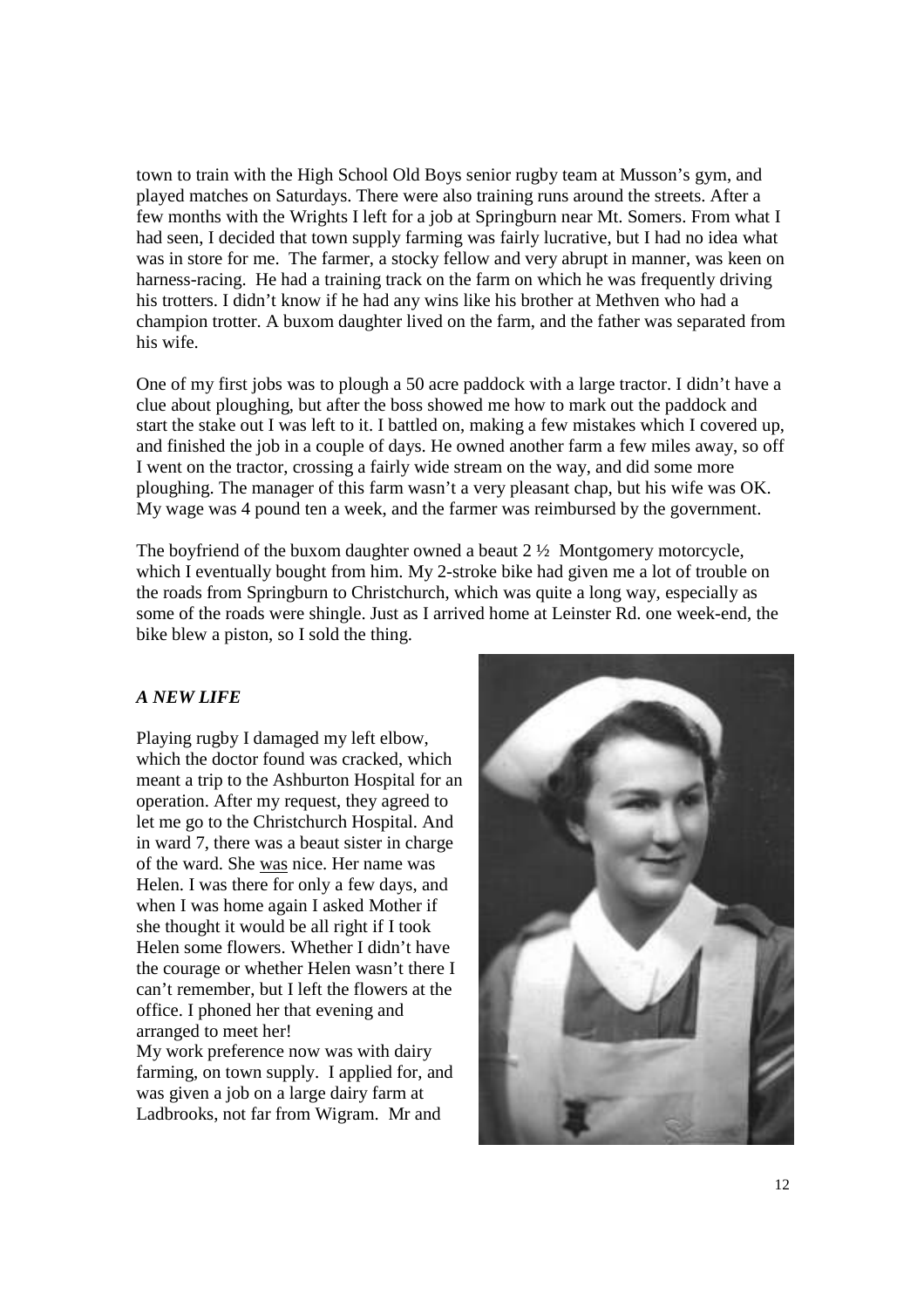Mrs Foster, both of big build, were good people; there were three daughters and one son, Murray, all good sorts. Mr Foster ran a good farm and liked you to be on time, otherwise you would cop it. I joined the local tennis club and enjoyed some good games with the members. There were some happy times at Ladbrooks. Helen loathed motorbikes, but came along with me on mine, clinging tightly to me on the back.

When I had been with the Fosters for a few months (1948), Mr Foster said he wanted a married couple on the farm. I applied for the job, so Helen and I, as quickly as possible, got married, and became the farm's married couple. Mr F. arranged for a house to be built and brought to the farm, for us, and this was placed near their front gate. It was a nice little cottage with two bedrooms. We called it "Mushroom Cottage"



In the meantime Uncle Keith (Hadfield) who had been looking for a farm for me found one which he thought would be suitable, in Lower Styx Road, Marshlands. It was necessary to have it approved by the Government as a viable farm business, which was done, and then the price agreed upon. The vendor wanted no less than 61 pounds per acre and 100 pounds for his surplus hay. Final

arrangements were made, his terms were accepted, and we now had a dairy farm of 60 acres.

# *SELF EMPLOYED FARMER*

The house wasn't very big, had two bedrooms, kitchen, lounge and sun-porch. There was a night-storage stove (replaced later by a 4-element range), and a small fire box in the kitchen which heated the water. The toilet was outside about 20 yards from the back door. It was emptied once a week by the nightman. This inconvenience was replaced by an inside loo near a back porch which I built on later. A septic tank about 30 yards from the house was required for this.



The kitchen waste water went out to a ditch which carried water from other farms, the flow being taken into the Styx river. I spent a lot of time cleaning the ditch, and eventually bought a ditch cleaner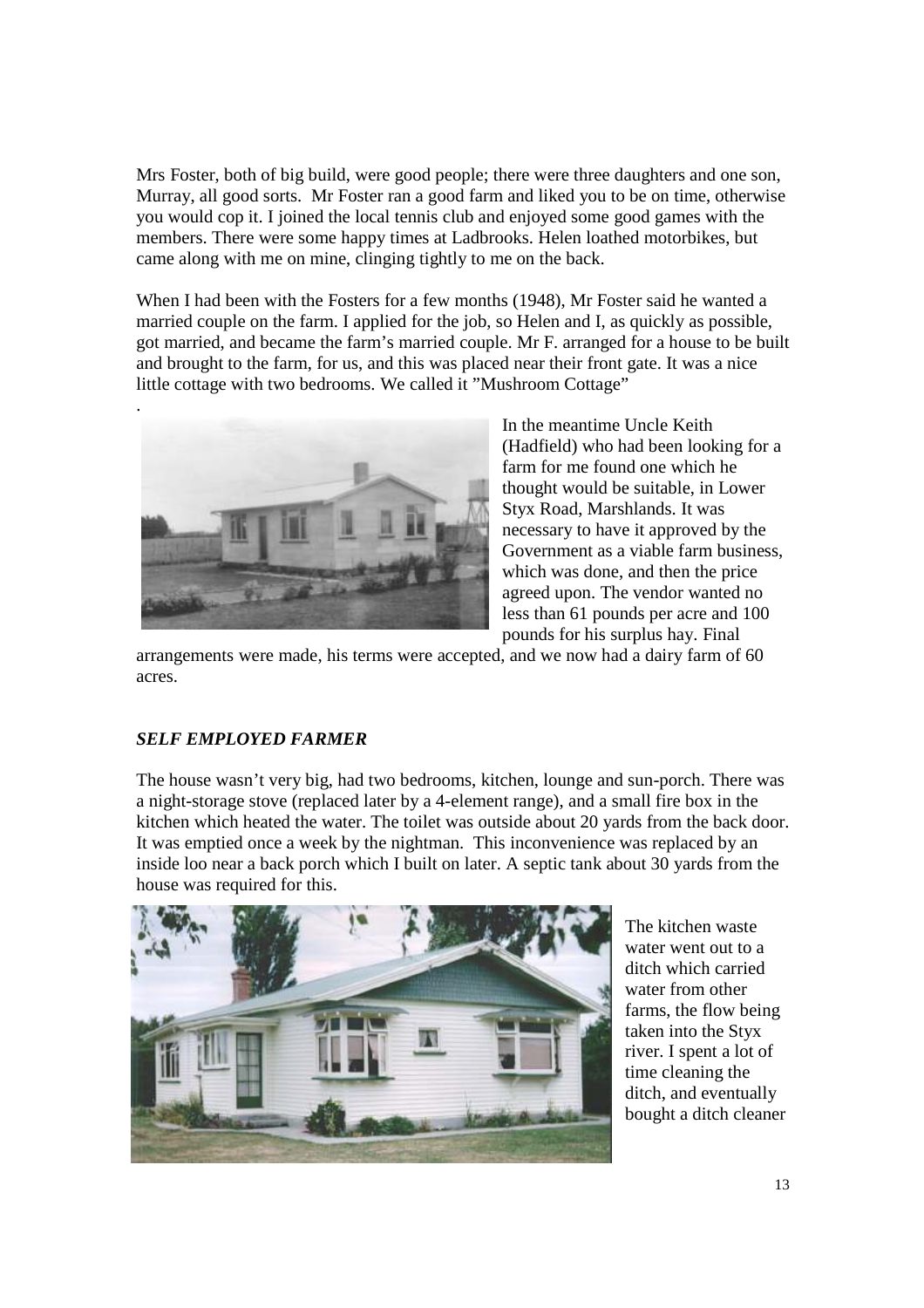which was attached to the tractor. The descending depth was about 4 feet to 8 feet.

I built a concrete sump near the road, and a 6 inch lift pump sucked up the water into the pipe running under the road, and so into the Styx river. Unfortunately the impeller caused a lot of trouble. To assist me with the pump problems I borrowed from the Meyers an endless chain to lift it, and left it attached to the pump. And some blighter pinched it. I had to buy another for the Meyers. I built a small shed to secure the pump, which also housed an electric motor later on when the power was connected there.

I employed a builder to build a new cowshed as the old shed was falling to bits. I found it necessary to record the hours he worked, and constantly check on him, as his drinking made him unreliable. His brother finally finished the job which had 3 races holding 6 cows. It kept one man fairly busy. New posts and heavy rails were used in the yards which were altered, and I made a foot bath for the cows to use





when entering the yard. At various times I employed three chaps, the last one a good bloke from a North Canterbury. farming family.

An implement shed we had built in the yard behind the cow shed was partly burnt when the tractor caught fire when I was filling it with petrol, the engine running. Panic stations! I managed to get the tractor out, but rafters and sides of the shed were burnt. I replaced the

rafters and used concrete posts from Chaneys Corner. The tractor was an old 10-20 which had replaced the draught horse.

Adjoining a boundary of my farm there was a 300 acre plantation of pine trees fenced with wire fences and gorse hedges. I could graze the cattle in there on condition that I kept the fire brakes free of gorse and scrub and the fences in good order to prevent the cows from getting into the Windsor golf course and the Burwood forest. I did have a lot of fun out there. In the middle of the forest there were about 5 acres of dried up swamp land with a well which provided water for the cows. I put the dry cows out there, but it was awkward if an animal calved there. A cow that did calve there took a dislike to me, chased me around a pine tree until I managed to cling to a branch out of reach, but with skinned arms. Half a dozen heifers grazing in the forest thought it would be fun to go next door on to the Windsor golf course and they broke through. The fence on to the course and trampled on a green (Mahurie) and the fairway. The chairman of the club, Ray Blank (once headmaster of Fendalton School), sued me. It wasn't worth defending so I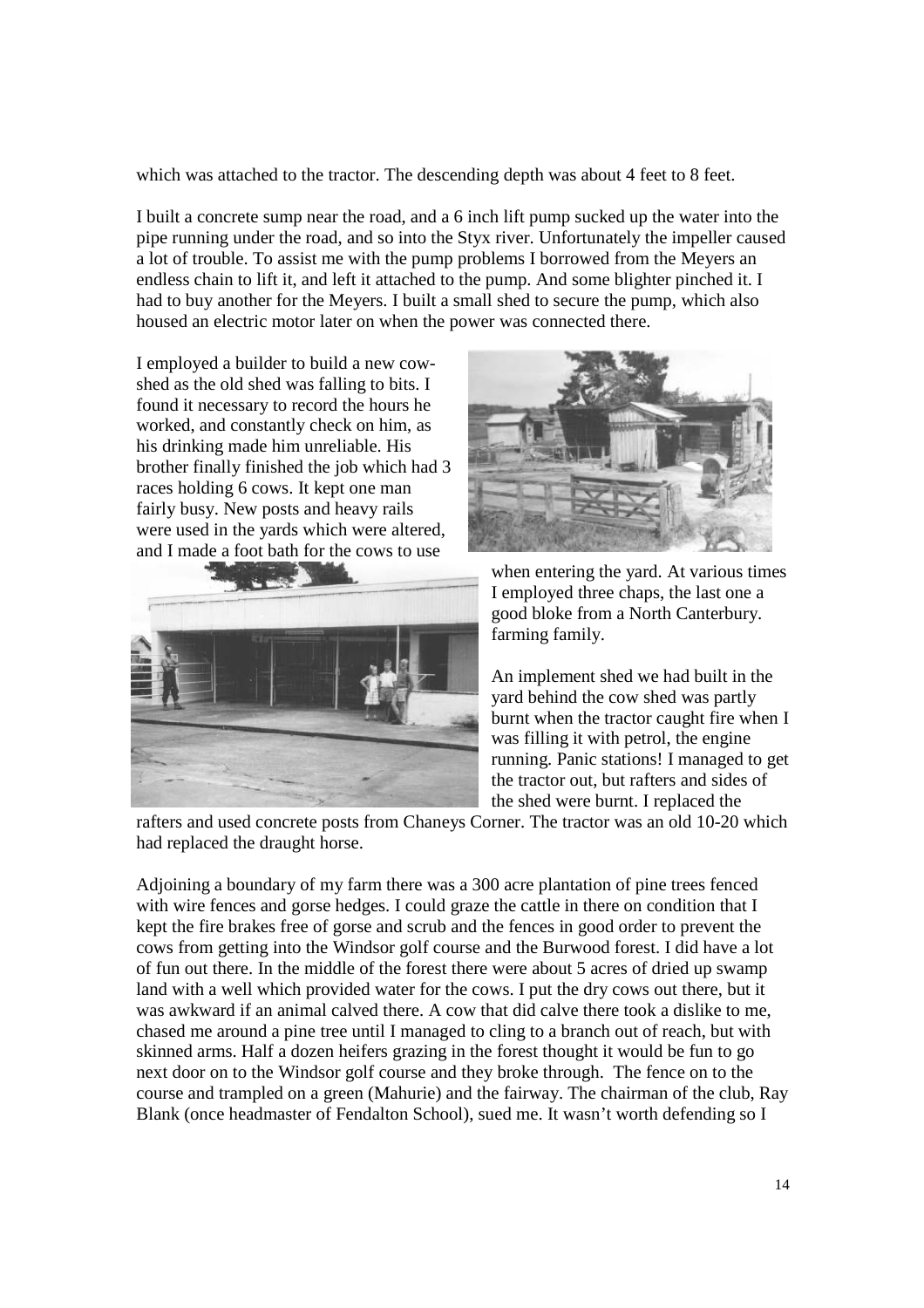paid the club 100 pounds to keep them happy. I made sure the fence was in good order in the future.

The purchase of a gorse-cutting machine which fitted on to the tractor was a great help in cutting the gorse hedges and controlling the scrub and gorse in the plantation. I took the machine down the road and cut Mr Tanner's (fruit and vege merchant in Christchurch) gorse and broom. Sometimes I took him a cart full of cow manure for his veges. He didn't pay me much, he was so tight with money.

When I bought the tractor I drove it all the way back to the farm from Springston, a long way. The exhaust sticking about 3 feet up in the air got in the way when I drove it into the shed, so I lowered it below the engine and it ran alongside the back wheel. I had Paul with me one day when I was fixing a fence (he was 2 years old), and he climbed down from the tractor seat and straddled



the very hot exhaust pipe. Poor kid – he was badly burnt. We took him to Burwood Hospital where after treatment he was given a skin graft. It had been an awful sight to see the wee chap with his hands tied to the sides of the cot. He was there about 8 weeks.

The purchase of a Ferguson tractor, with hydraulic controlled plough and grubber, was a great help on the farm. It was a beaut; could do *25* mph in top gear which I did when chasing some heifers that had got out on to the road. Roaring along the road, I couldn't see the concrete sides of a culvert as they were covered in grass, and the tractor ploughed straight in to the left one. Luckily I didn't fly over the steering wheel, but my chest was a bit sore after it had hit the wheel. And the heifers got away! The front axle was bent and I had that replaced.

At the back of the farm I had a large hay barn built, which held 1500 bales of hay. The back paddocks were mostly under water. As a member of the Belfast Farm Improvement Scheme I received assistance from the Dept of Agriculture in improving the drainage on the farm, which made possible an increase in the milk production. The drainage job was completed in 1957. (A Press clipping of the Dept's involvement is on page 30). I spent a lot of time dividing up the paddocks, using concrete posts and putting a 2-wire electric fence around the whole farm. It was a job keeping the bottom wire free of weeds. Barbed wire was terrible where there were cows. As I was rounding up the cows one day one of them decided to try and jump the barbed wire fence, got stuck on the wire and with her teats and udder ripped milk flew everywhere. Unfortunately she couldn't be repaired.

As part of the drainage system I put large pipes under two bridges, and dug ditches on the hack paddock to drain into the main ditch. I bought a seed and lime and manure spreader, a knife mower for hay cutting, a hay rake and a new Holland hay baler. Things didn't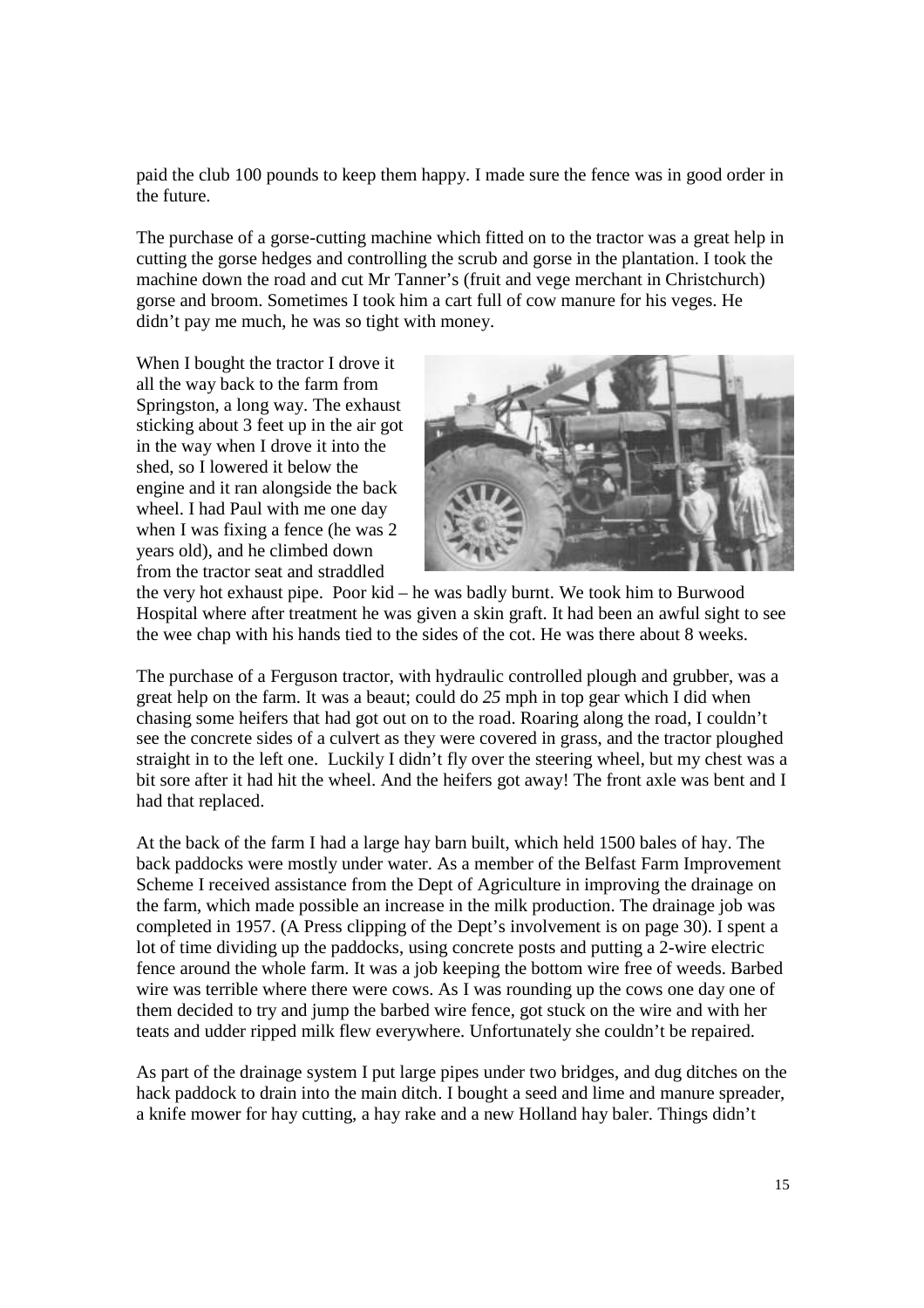always go right, so I took on a contractor for the hay baling. Colin Clark was doing the job, and at tea break time I popped into the house to make the tea. Out in the paddock we settled down to drink our tea, and Colin said, "This tastes funny." I sipped mine – yes, it tasted funny all right. I looked in the jar of sugar. It wasn't sugar, it was salt! I heard about that one for a while.

There was a long paddock running alongside the Styx River in which I had some calves. I was trying to catch a calf, which had escaped from the paddock, and it tumbled into the river. I stripped of to my underpants and waded into the river to catch the thing, eventually tackled it and dragged it up the bank. Just as well I was pretty fit!

When I started on the farm we used 10 gallon milk cans. After a few years, town supply farmers had to install 200-500 stainless steel tanks to hold the milk which was sucked into a milk tanker which called each day. So it was necessary to build a room next to the dairy to hold the large tank.

# *OTHER ACTIVITIES*

I joined the Windsor Golf Club, after a while became a committee member and later the greens supervisor. I played left handed and won the left handlers cup one year. When I bought a set of clubs for Helen, she joined also. She became the Club Captain. My handicap never reached below 18, which was assisted by help from Keith Kerr and Park Harris.

I had a lot of fun with an old 15 cwt International truck that I bought. When Helen went for her licence in it the officer said "If you can get your licence in this thing you could get your licence in anything". I used to tow a large trailer over to Firestone Tyre Company at Papanui once a week and shovel cinders on to the trailer for use on tracks around the farm. I met Norm Kirk there (later Prime Minister of NZ a large pleasant fellow; the boiler engineer. Dad was paymaster at Firestone for a number of years.

Mother and Dad visited us on the farm occasionally. I was milking the cows one evening, and Peter arrived, and said that Dad had died from a heart attack. It was a big shock. He and Mother were coming away from Lancaster Park after watching a rugby match, Canterbury. v Otago; 1954.

The truck was going flat out one day when I was chasing the heifers, trying to head them off in one of the paddocks, and the big ditch loomed up. I couldn't stop and the truck went nose first into the ditch; and once again the heifers got away. My next act was to get the tractor to pull the truck out of the ditch.

Alison, when she was nearly three, gave us some concern when she disappeared one day. Helen phoned all the neighbours, and our good friends the Treleavens from along the road searched the big drain while I looked over the back of the farm and the river. After a few hours, when we were extremely worried, we had a phone call from a neighbour who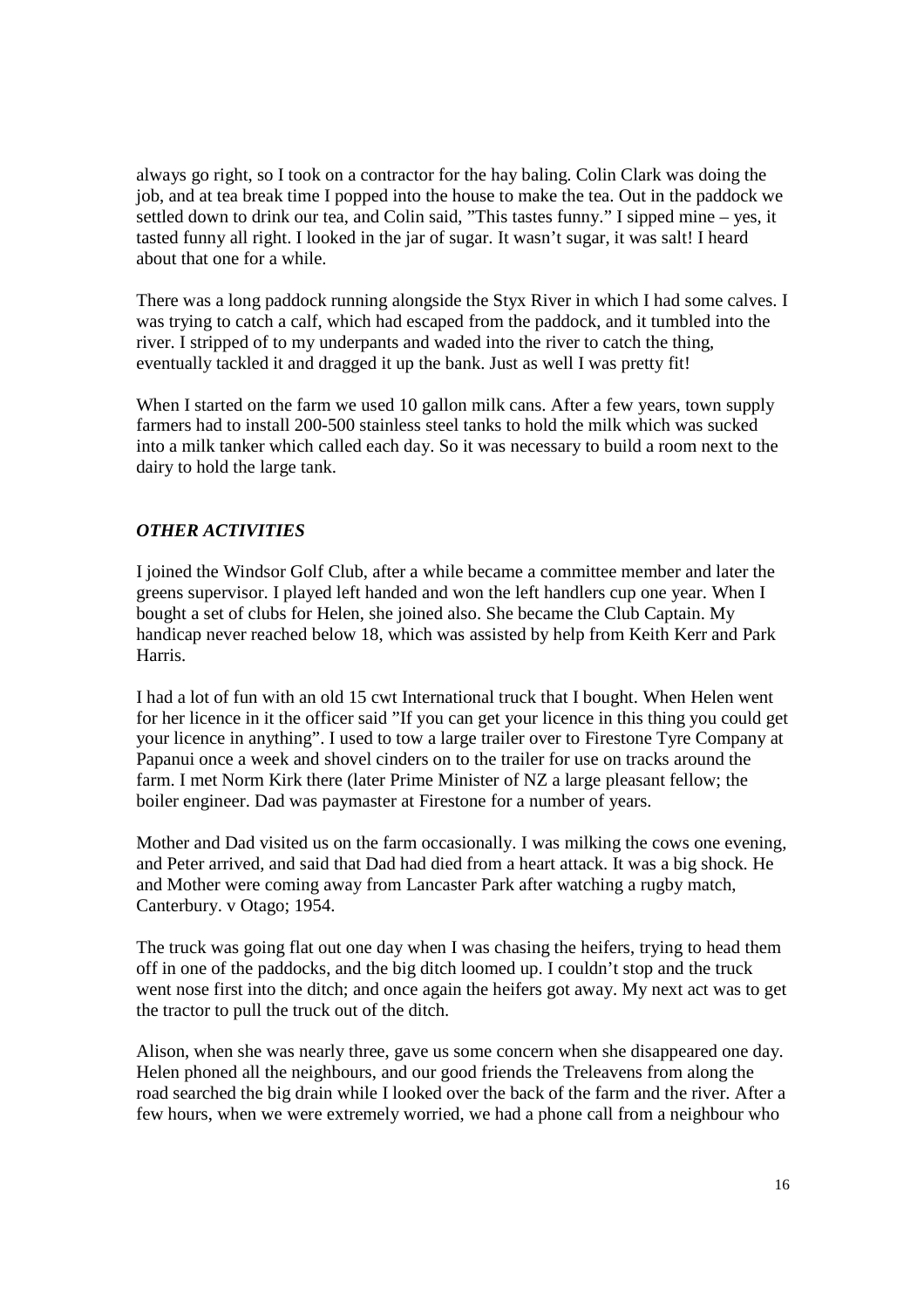lived just inside the forest about a mile away, to say she had a small girl there, was she our child. Alison had wandered down the road and the woman had taken her into the house. We were upset that she hadn't phoned us a lot earlier. When we arrived at the house we found Alison was OK - and entertaining the family.

I often called at the Treleavens' home, enjoying wandering around the sheds looking at the bits and pieces of iron and steel and other things hanging on nails on the walls. Whenever I saw anything that I knew would be useful to me they would tell me to help myself. So I did.

We needed more space in the house for our expanding family, so we got John Batson (brother-in-law) to build a bedroom on to the side of the house, to be used by the girls, Alison and Marion. The boys, Michael and Paul, were in the spare room, and there was a bed in the entrance verandah. Later the sitting room was extended about 4 feet. The family grew, so the living area had to grow too. My contribution to the building plan was a new front fence and a paling fence alongside the house on the West side. The kitchen was improved by replacing the old storage stove with a new electric stove.

#### *SPORTS, COMMITTEES & FRIENDS*

I joined the Marshlands Tennis Club, enjoying some good tennis, and became the club's Chairman. I also was a member of the school committee, and was the chairman for a term. Our family went to the little Anglican church a Marshland, where I became the secretary, and represented the church at the larger All Saints church at Burwood to which we were attached. My trusty tractor was useful in carting me and drums of weed killer over to the Burwood church- yard where I sprayed the weeds around the graves and surrounding area. Helen never knew whether I was at the golf club or the Burwood church. I played table tennis at the Marshland hall, and was on the committee. I was also the secretary of the Marshland hall committee. Supervisor at the golf club was another job I had.



*Dad and Me* 

So there was always something to do. I was in touch with all the farmers in the district, one of my friends being Johnnie Morten, who lived down the road, a good caring sort of bloke. We helped each other with our mowing and carting hay, and he would take the children for a ride in his dray when he went to the beach to pick up seaweed and driftwood. One day he went missing, and searching for him on a friend's farm in Coutts Island, I found him with a gun lying beside him. He had shot himself. It was a very sad affair. Other friends and people I visited were the Fechneys, Stewarts, Meyers and son Ron and daughters who Helen had sometimes as baby-sitters. Also the Hudsons, Dick and Zoe who was a Canterbury champion golfer. Dick and I used to race each other home down Marshland Road after table tennis on Monday nights, he in his old Hudson and me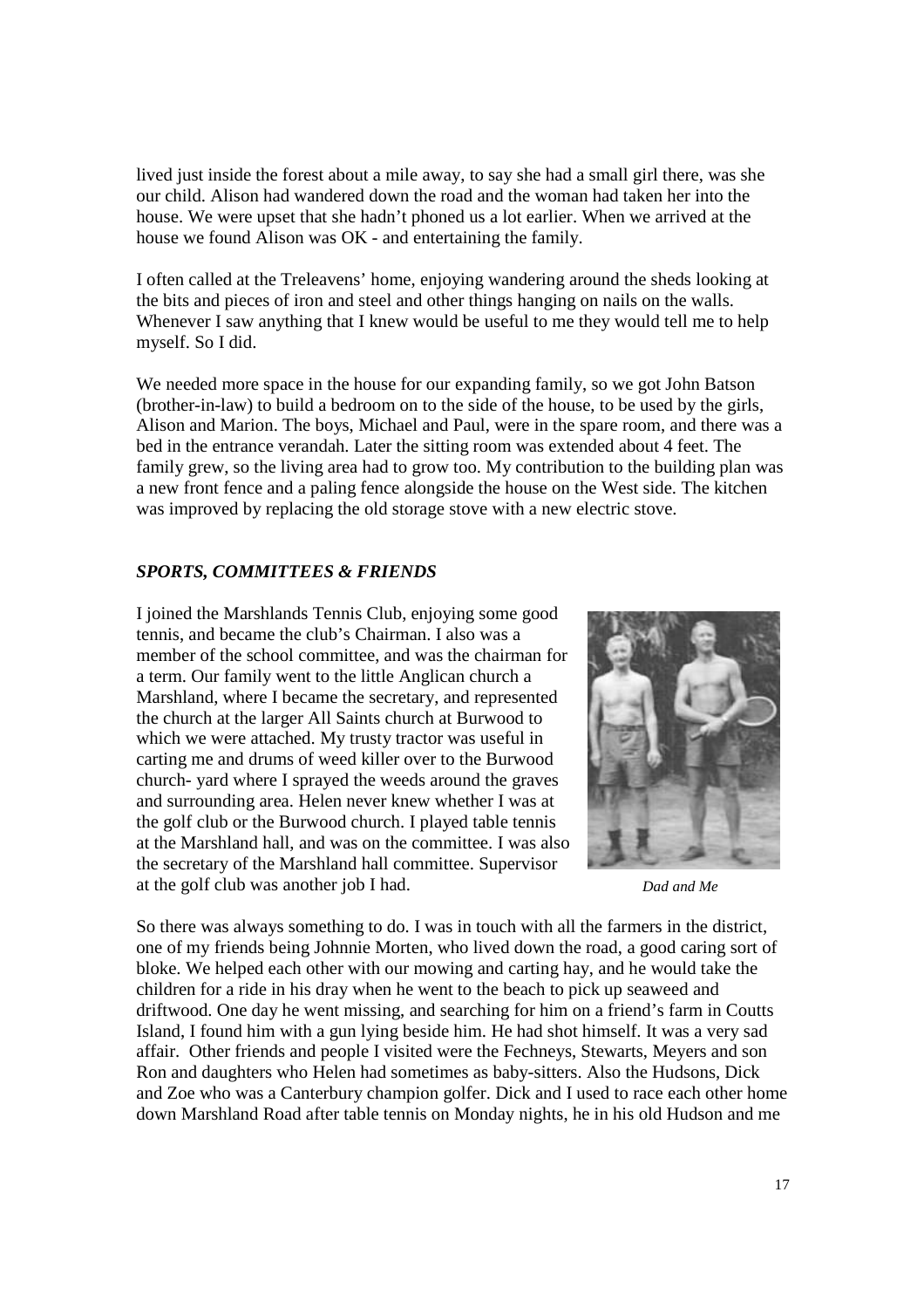in my old International truck. It usually finished with me heading him off on the corner of Marshland Rd. and Lower Styx Rd.. We never had a crash!

Lower Styx Road was a shingle road for quite a few years when we were there, and when it was tar-sealed there was a great reduction in the dust coming from the road. Alison reminded me of the times when I asked the children to go to Charlie Carney's shop at Spencerville to buy me Zig Zag tissues and smokes when I had run out of them. I knew Charlie quite well. Charlie Winters, and his very nice wife were others in the area I knew well. They had a Mongol daughter. And there was Mr Wells and his boys on their dairy farm. I mowed hay for a chap way down at Brooklands.

When I bought a runabout boat with a 50hp outboard motor the boys and I had a lot of fun at Brooklands Beach in a large pool area, which ran into the Waimakariri river. Paul did some water-skiing, which I had a go at, not very successfully. The boys tried their hand at catching whitebait with home-made nets, in the river across the road, always being aware that the ranger was travelling up and down the river. A neighbour's wife warned them that the ranger was coming, they quickly hid their nets in the long grass, said hello to the ranger who passed on unaware of the hidden nets.

Always looking for something to do, and some fun attached, the boys made a raft out of empty fuel drums and sailed across the river to a small island where they made a fire, keeping it going with branches they found lying about. A chap passing by thought the fire looked a bit dangerous and called in at the house to tell Helen. She told him it was all right but he insisted on phoning the fire station, and it wasn't long before a fire truck arrived, They couldn't get across the river, so the boys helped them across with their raft. The fire brigade blokes put out the fire, and thought the whole thing was a good joke.

There were some good week-end afternoons when the Batson and Cradock families and other friends had pine-collecting parties, with the use of the tractor and trailer, in the plantation; they made great, and hot fires. One afternoon the boys were over in the haybarn and found a cubby hole where someone obviously had been sleeping. When I phoned the police they said that they thought that a chap who had absconded was in the district. Two policemen arrived soon after and they and Michael Waring, who worked for me, went over to the back of the farm on the edge of the forest, on the tractor and trailer. There was a deep gully covered in gorse and broom where we discovered a hide-out with a bed made out of my old baler twine, pots and pans and other bits and pieces; a tidy little set up. The bloke must have heard us and took off, but he wasn't quick enough. Michael chased after him through the gorse and broom, and soon we heard shouting and swearing, and found the two of them, with Michael, covered in gorse, sitting on top of the little fellow. We carted him away on the trailer, and the police put him in their car out on the road. Some time later I received a letter of commendation from the police, but I knew that Michael had done the hardest part.

There was always something happening on a farm, sometimes not so pleasant. The Waimakariri river flooded one year which caused the Styx river over the road to flood, which caused our large drain to flood, and so the low-lying back paddocks were a sheet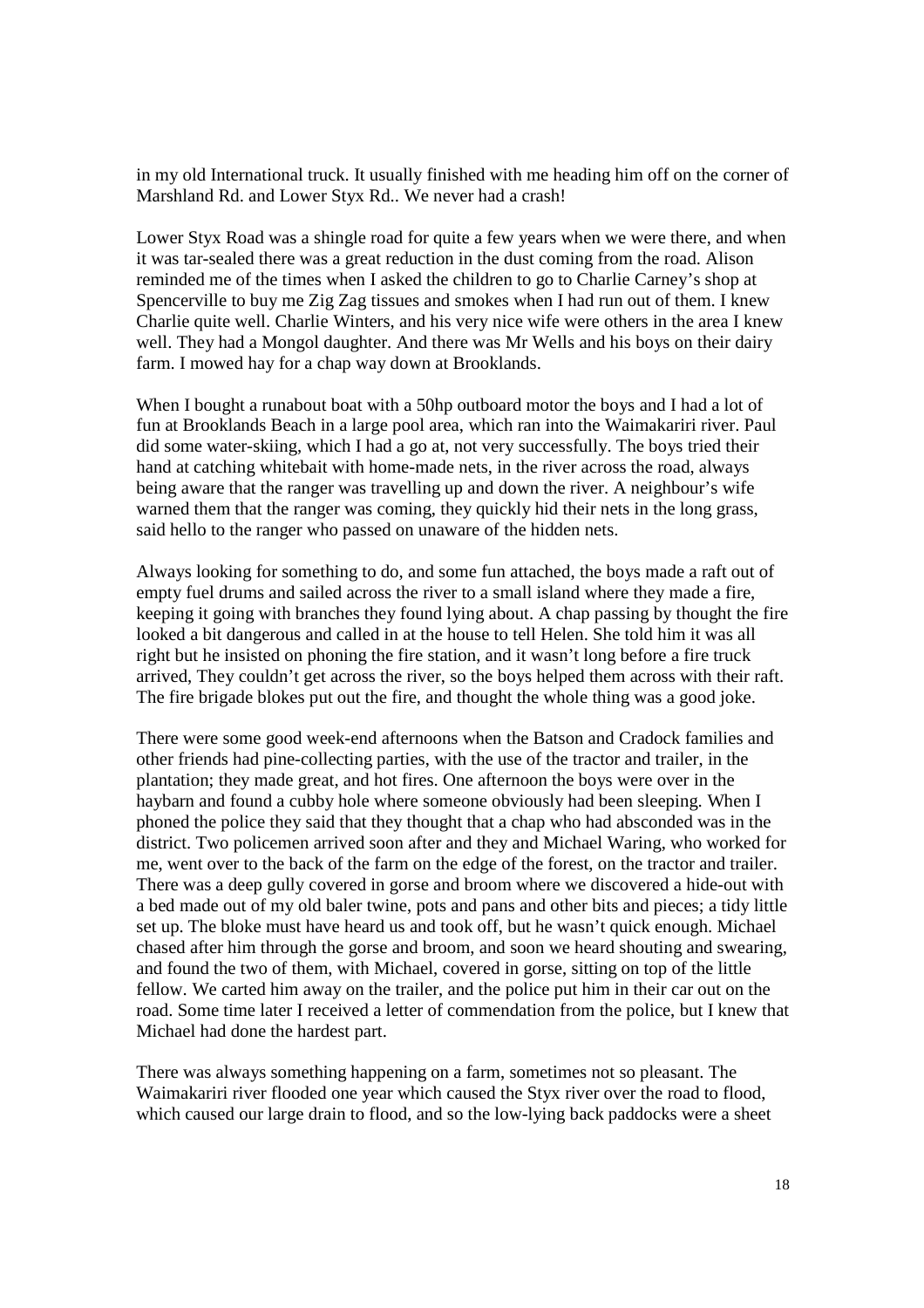of water. It was like that for weeks, with the pump working overtime, and the cows had to be fed on the sandy parts at the back of the farm.

The wear and tear on the body began to show. In 1963 I had a medial meniscectomy (if you know what that is) on my left knee, and in 1969 one on my right knee. In 1972 there was a total right hip replacement, and in 1982 the left hip was replaced. I soon adjusted to the new body parts, and the treatment of hypertension, angina, arthritis in the neck and a hernia repair. I employed a good lad who was from a farming family, when I couldn't do much on the farm, and Helen learnt to drive the truck. At some stage I changed from the Ferguson tractor to a more powerful diesel Fiat.

The lad who was helping me had a confrontation with a bad-tempered Jersey bull I had bought, when the bull took to him and bowled him over. He managed to hold the bull off with a stick when it charged him again, and made the gate just in time before he was really damaged.

In 1973 we decided to retire from farming and sell the farm, after I had the right hip replaced. There weren't many people interested in buying the farm when we auctioned it, but finally Mr Richards, a neighbour, purchased it at 100 pounds an acre. We had bought it at 60 pounds, aided by a Government loan at 3%. After selling the farm we found a comfortable home in Shirley.

#### *OVERSEAS TRAVEL*

In 1979 Helen and I went over to Australia and stayed with Anne, Helen's sister, and Norm. We had a pleasant couple of weeks with them, and were taken around Brisbane and countryside places. In 1981 we traveled to America where we stayed with Graham and Alison and their two children in their rented home at Fort Collins. We had a very enjoyable time there, and Graham took us in his station wagon up to Edmonton in Canada, crossing the Rockies on the way to stay with Marion, Steve and family. Steve Pomeroy, Marion's husband, did an amazing thing in 1988. He shouted me a trip to South Africa where I stayed with Bunty and Eddie in their very comfortable home in Stellenbosch. I kept a diary, and put on tape what I did each day, a discussion with Eddie about the SA political system, and a talk from Lynn, I used up quite a number of films in SA, and sent the prints home with the tapes I had recorded. George and Biddy Oram in Durban, whom I spent some time with, were a very pleasant couple. George communicated well with the black people which I saw when he showed me around various places, including a clothing factory run by blacks, very nice people. They appeared to be very happy in their work when I talked with them. When I was about to leave SA, I found that I couldn't take any money out of the country, so I used the money I had by purchasing odd things to take home.

At Zimbabwe Airport, when the black chap weighed my suitcase he said it was overweight, and I told him it was the same weight when I entered the country. He was a bit hopeless and had to get a woman officer to help sort it out. Finally when I told them I had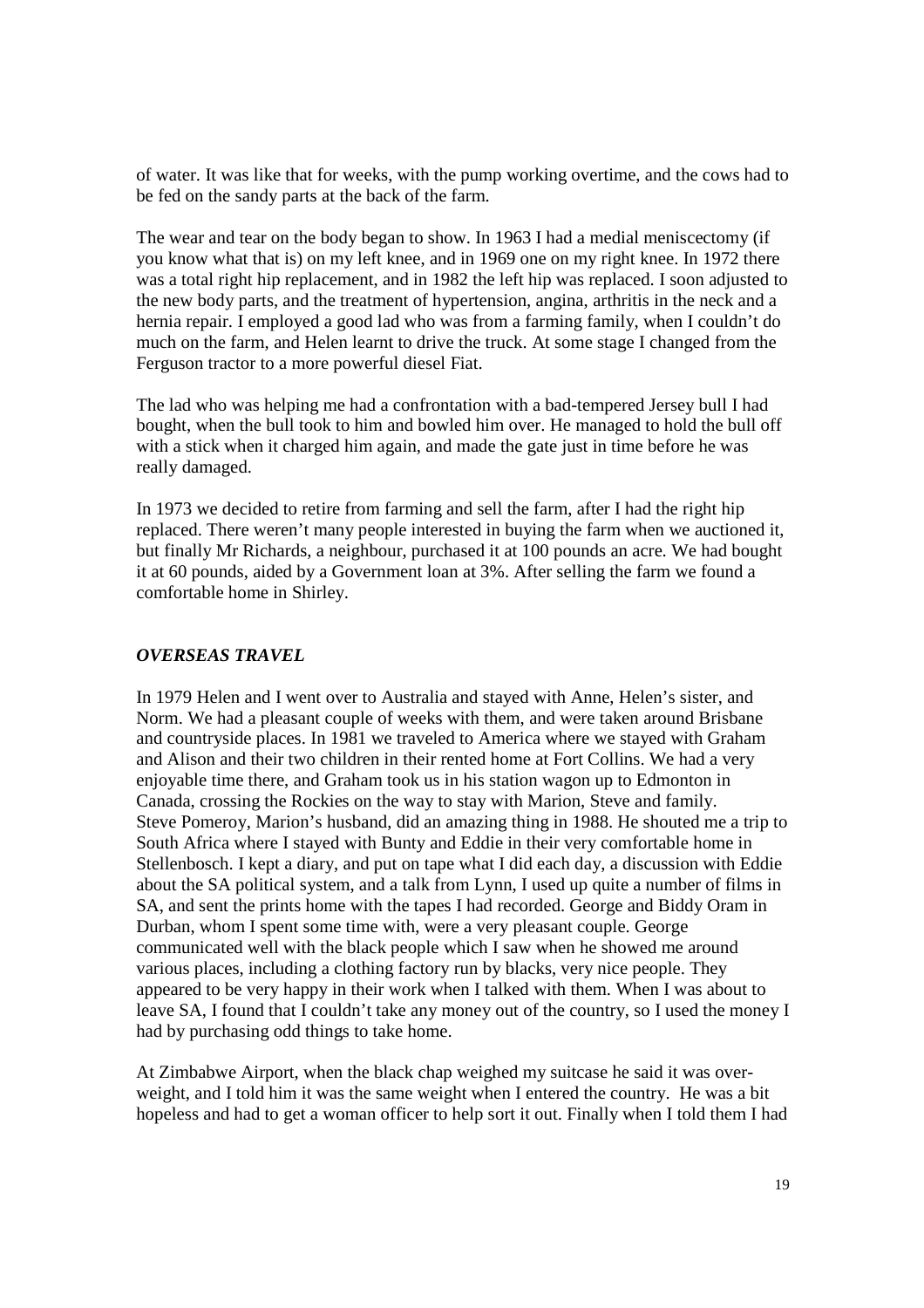no money to pay for the extra weight they let me go. I think my hip replacements upset their metal detector, because they asked me to empty all my pockets. There were no untoward incidents on the long trip home.

Cousin Michael Watson and I enjoyed a group trip, in May 1995, to Hong Kong to watch the Hong Kong rugby 7s. As well as watching some great rugby we visited Macau, and went into China. Our group played up one night and went to the red light area where our passion was roused when we saw bare breasted women hanging over the counter. Michael wasn't thrilled by the occasion, and took off back to the hotel. We struck no trouble in the dark streets at night, which appeared to be quite safe. There was an underground tunnel for buses and cars from Hong Kong to the mainland. We were amazed to see the hundreds of people when we visited a casino in Macau – Chinese, Malay, Asians and many other coloureds. We noticed a room marked "Millionaires only". There was a huge variety of goods in the many shops, the currency difference being 4 Hong Kong dollars to 1 NZ dollar. I had to borrow a few dollars from Michael, through his bank card, to help me buy a lace table cloth and a gold chain for Helen.

#### *MY TIME WITH FLOWERS*

Having been busy all my life, I needed something to keep me occupied, and I was fortunate to get a job with Downies, flower delivery people. Mr and Mrs Downie were a very pleasant couple I enjoyed the work, driving around the city and suburbs of Christchurch, meeting many people, all the florists in Christchurch, churches and funeral parlours. Things changed for the worse when the Downies sold the business to a Mr Basher, an ex roading contractor, a very difficult man to get on with, who brought his wife and daughter into the firm, which didn't work out too well. He made changes, which were not very practical, but did something useful when he had radios installed in the vans. Backing out of a drive into a narrow street one day I bumped into a car and dented a door. I couldn't find the owner, didn't leave a note with my name and address, and drove home. Bad mistake, which caused Mr Basher to give me the sack, which he did on the phone the next day. I didn't mind, because he wasn't a good bloke to work for. He had a brother who was a lot better.

#### *BURWOOD BOWLING CLUB*

Our home was almost next door to the club, so naturally I became a member and enjoyed playing there, and meeting a lot of new people. When they made me the green supervisor I spent so much time working there that Helen suggested I put a bed in the club room. The club installed a computerized watering system which I set incorrectly a couple of times, and caused panic when it came on and the greens were full of bowlers. The power was turned off smartly to stop the flow. I had some good assistance from Sonny Calder, a green keeper and excellent bowler, who advised me on the spraying of greens, topdressing, mowing and coring, and general green work. It was interesting visiting other Christchurch and country greens with other green-keepers, hearing about their systems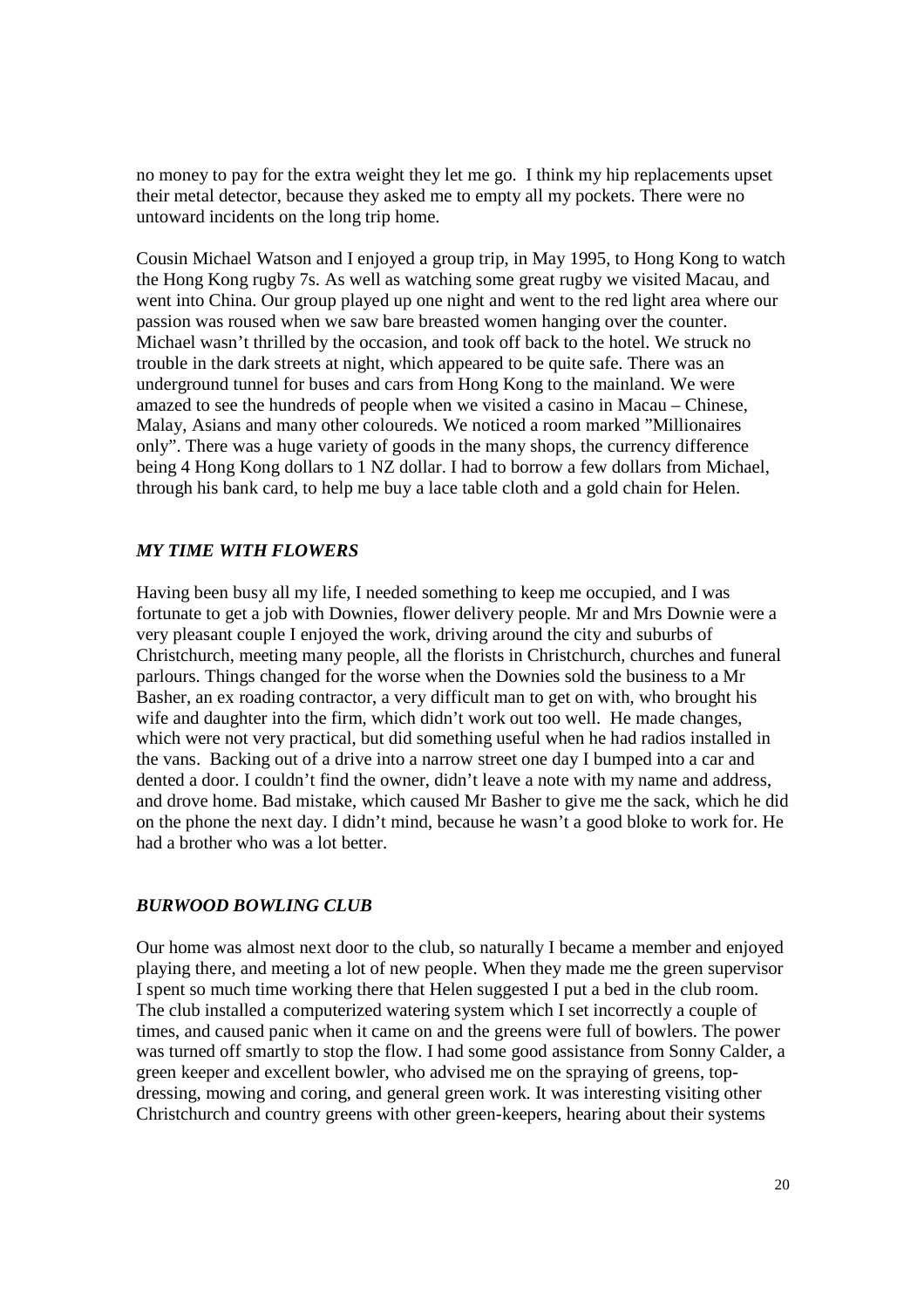and watering techniques. At one stage I had been involved in training a new greenkeeper. There came a time when I felt I had had enough, and I retired from the job, It had been very time consuming, but enjoyable.

#### *LIFESTYLE CHANGES*

In 1985 I was having trouble with the blood circulation in my right leg, and had a by-pass operation, which was successful. There was a similar occurrence with the left leg in 1989, but without success, and the leg was removed from below the knee. A fellow in the same hospital ward as me had just had a leg amputated and was skeptical when I told him I would bowl again. He laughed and said, "No way." I was determined, and very fortunate to have Helen push me in a wheelchair over to the bowling club. The blokes lifted me, chair and all, on to the green, and I bowled from the chair, and one of them pushed me down the other end, and so it went on, being well looked after and pushed from one end to the other. The chaps were great, and of course Helen was marvelous. I was pretty tired when Alex Kies pushed me home. The fiberglass leg took some getting used to, and several visits to the hospital were necessary to make adjustments.

Helen and I decided to sell our Shirley home in 1998 – it was not easy for us to handle the garden, and we wanted to be closer to Alison and Marion. The house sold fairly quickly, for \$185,000, close to our asking price. While we were looking for a new home we rented a house in Lower Cashmere, and after viewing about 20 houses. Alison found a suitable place in Beckenham, one of a group of 18 houses in a tidy well kept area named Castle Way. The comfortable house with under-floor heating has a smallish garden running both sides of a narrow lawn, Our neighbours who we meet now and again are very pleasant mostly elderly people. I still have my motorized scooter on which I buzz around to visit people and use to do some shopping at the Centaurus shops, not far away, buying sweets beer and wine (not every time).

We had purchased the house for \$195,000 after I discovered \$6,000 in a bank account I had forgotten about. The girls are not far away from us, Alison and Graham up on Cashmere Hill, only 5 minutes away, and Marion on Huntsbury, about 8 minutes. They take Helen shopping now and again. Graham, always helpful, installed an under-ground watering system around the garden. Once a month Helen takes me to the Shirley Probus Club and from there she goes to the Burwood Bowling Club to play cards.

My friend Colin takes me out to Peter and Jan's home at Cust about once a month. They built a very nice house there 3 years ago, not far from Robyn and Dave. Tim is at Ashley, and Sally and Elizabeth in Rangiora. Rugby and old school times are talked about when I meet sometimes with my old bible-class friends, Cranny Hearn, Jack Clements, Eddie Kerr, Doug McKenzie, Alan Hadfield, Wyn Fairclough and Tony Cowper. Another, Reg Keys, an old Elmwood School mate, died recently.

At present, July 200l, my eyesight has deteriorated, and am having difficulty reading, and sit pretty close to the TV. Had an arteriogram of my right leg recently at the hospital, to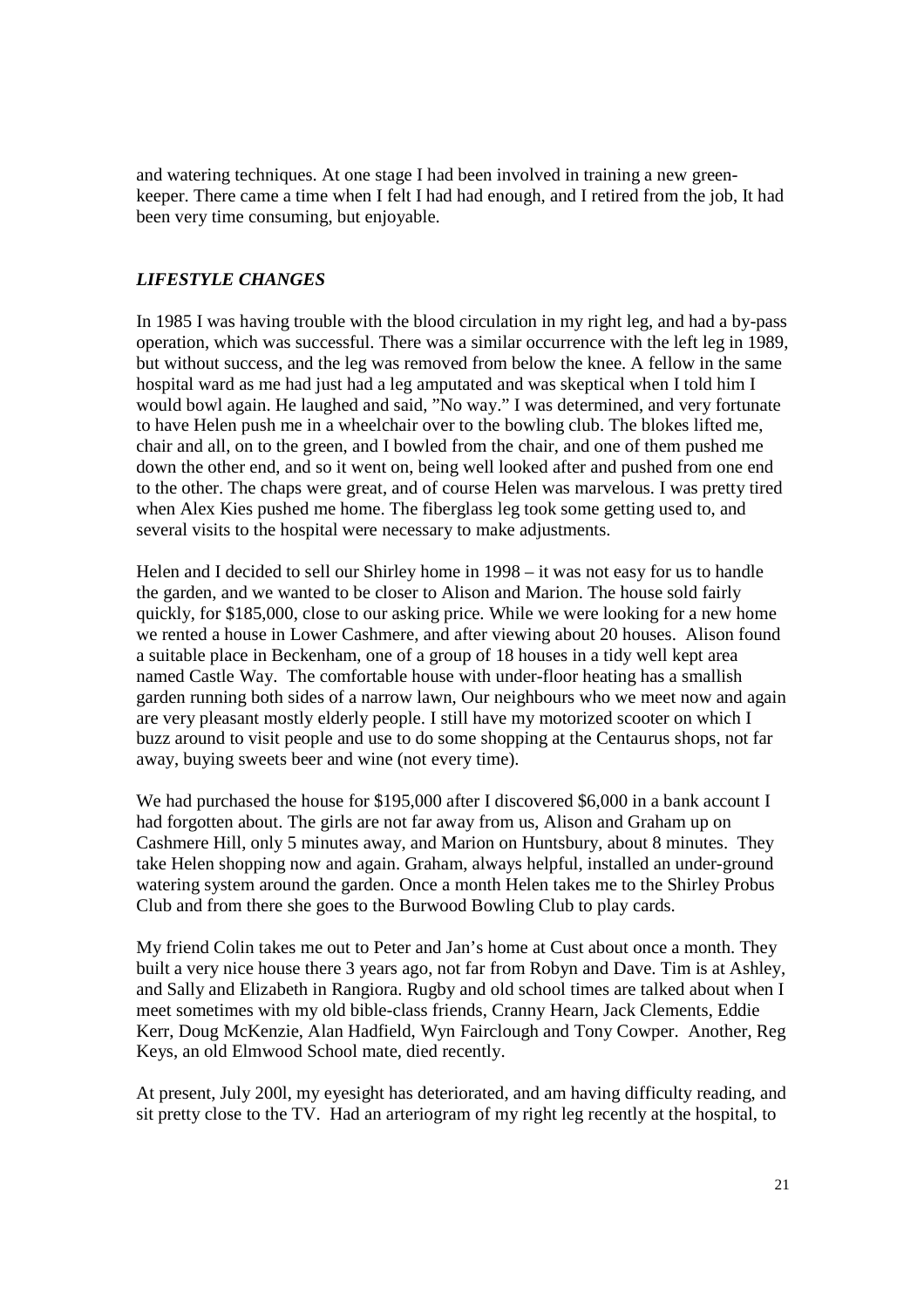try and get the blood flowing to the toes, but it wasn't a great success. So life goes on. Helen, as always, cheerful and wonderfully attentive to me, and the children (quite big now) supportive, and understanding when I have been a bit grumpy at times. Helen has born witness to my sometimes argumentative tendency and knows that I am not really a rude person. It's just that I seem to get a kick out of taking the opposite view at times. I know I'm often wrong, but to me that doesn't matter.



*Michael, Alison, Marion Paul: John, Helen: 50th wedding anniversary 1998*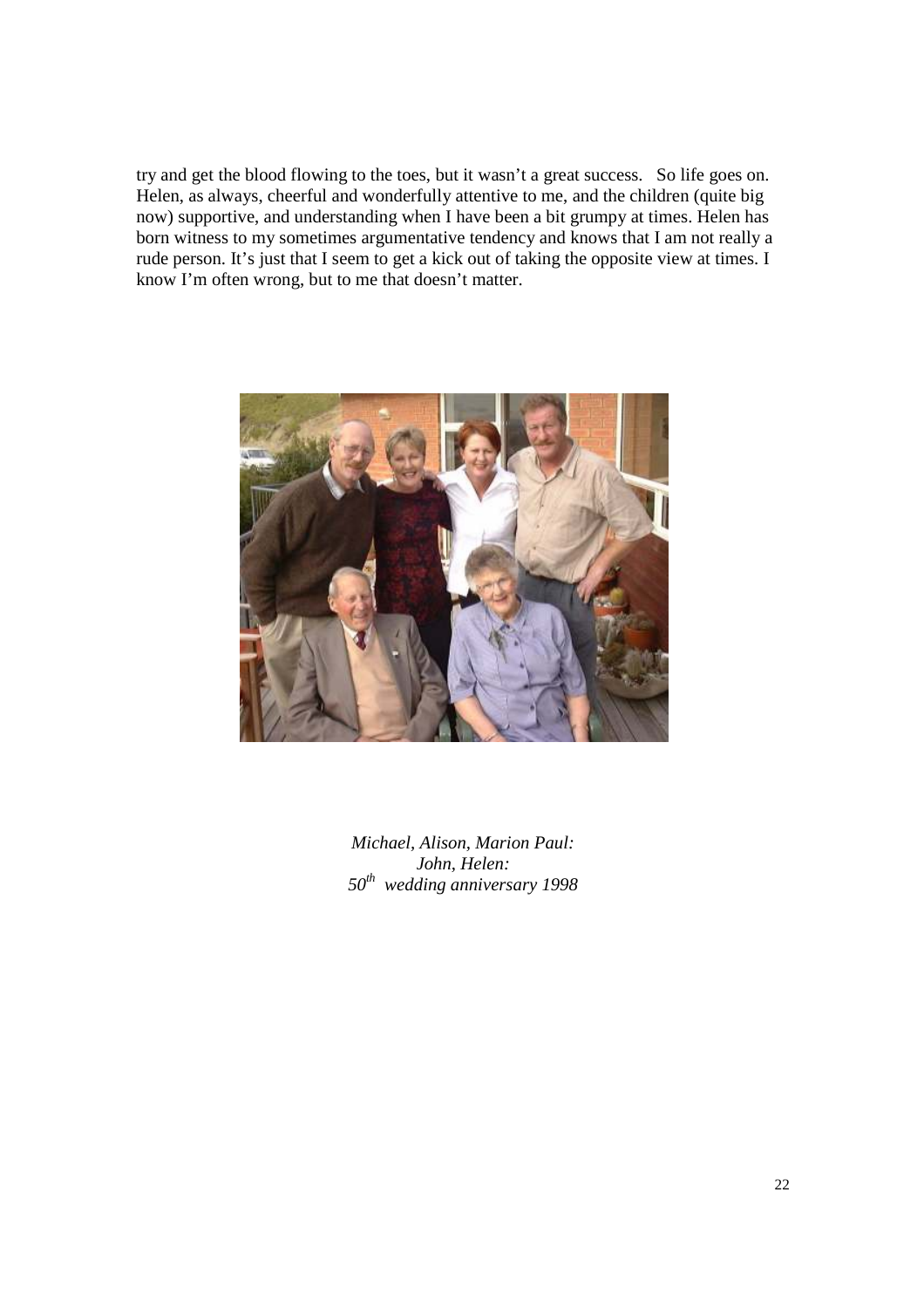# *EXTRACTS FROM LETTERS I WROTE HOME, FROM EGYPT, 1940*

*27th February*: Well, we've arrived at our destination, "Somewhere in Egypt", and now I can sit at a decent table in our new canteen with good lighting, and write this. I am afraid I won't be able to impart much information. The authorities are very strict in censoring letters and the only news will be about my health and the weather. What a curse! But there it is. I received the first mail from  $NZ$  on  $24<sup>th</sup>$  and  $25<sup>th</sup>$  Feb. Two letters from Edna, and Mother your no.1 and no.2 letters arrived. It was thrilling reading the news, but they made me feel a wee bit home-sick.

We can have showers now, but we have been told not to have them too often. My left foot is playing up, not so much the bunyan, but just under my toes. I've been to the medical tent several times, but they can't do much for me. Re photos, I've taken dozens of snaps, some of the films are still getting developed. We are allowed to post home photos and post cards. I hope to send some beauties. I have a lot to tell about Cairo, which will be on post cards. We have to pay postage to Suez.

26<sup>th</sup> April: This is the first opportunity I have had of answering your letters which arrived last Sunday. A jolly good mail too – 7 letters and 3 parcels of newspapers etc.. 2 from Mother, 1 each from Marj and Nancy, 2 from Edna and 1 from Pat. You remember when I have a birthday etc., I am always slow in opening my presents (I like to keep you in suspense), well it's the same in our tent when I get my mail. I take my time and open the papers first amidst loud groans from the other chaps who have finished opening their mail. I don't seem to change!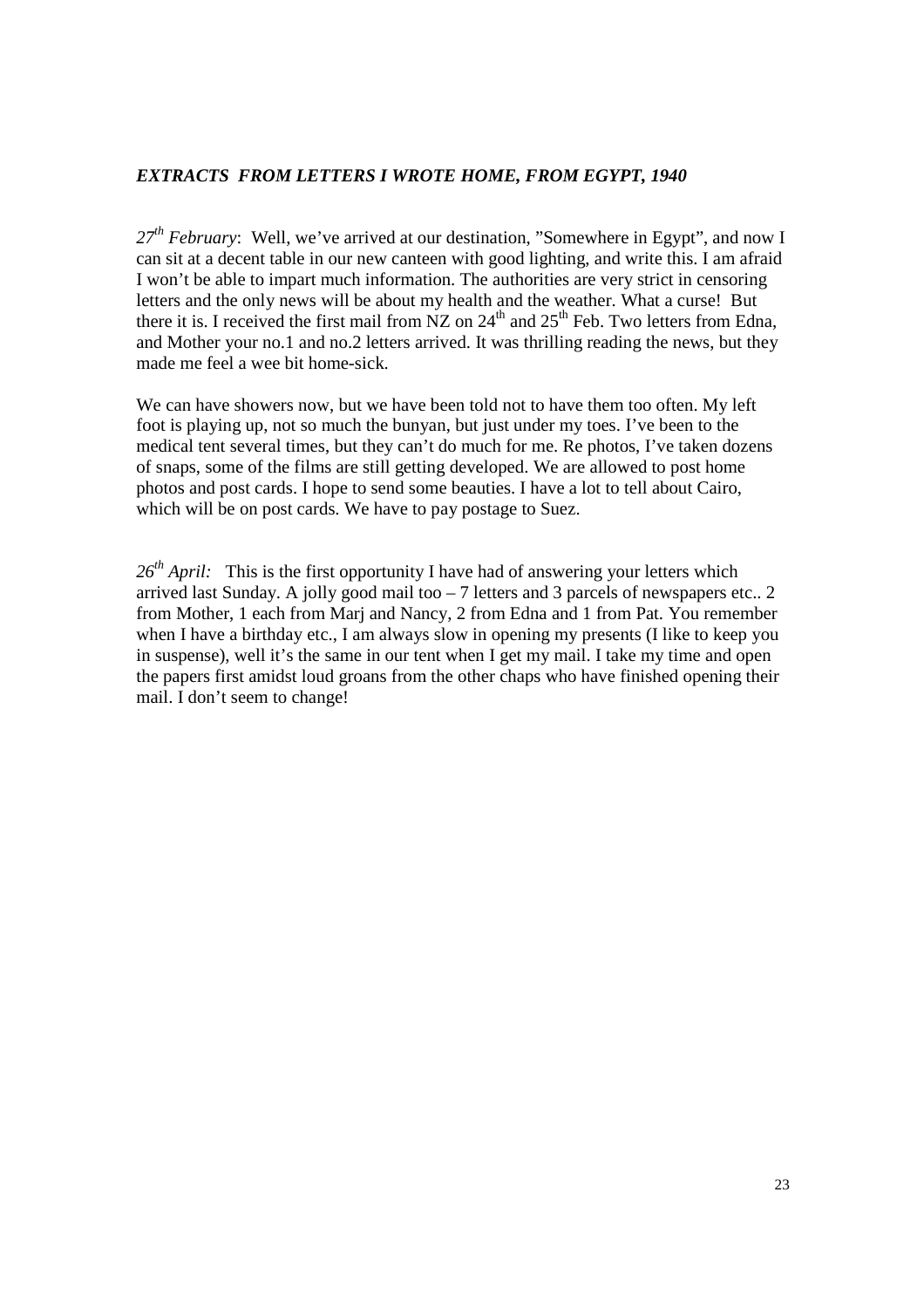# *20th BATALLION POW- L/CPL J. C. SHEPPARD*

#### *CAPTURED*

Back in North Africa, having survived the rigours of Greece and Crete, 20 and 18 Battalions were engaged in a fierce battle with the Germans at Belhamed, near Sidi Rezegh. They were advancing on Tobruk to relieve the troops there. Unfortunately the 20 were taken by surprise by the German 15 Panza Division tanks, with infantry support, and many men, two full companies in number, were taken prisoner. It was 1<sup>st</sup> December 1941. "For you the war is over", leered a German sergeant. We were, however, to find ourselves right in the middle of the war at times.

#### *POWS*

The Germans and Italians had an agreement that all prisoners taken in North Africa would be handed over to the Italians. We were upset by this arrangement as we had the utmost contempt for the Italians and for their leader, Mussolini. They were quite inferior to the Germans in soldiery, but we were prisoners and we had no choice but to obey their commands.

With a shortage of food and water and in searing daytime heat, in great discomfort we were marched for many miles to Benghazi, a port on the Mediterranean Sea. At Benghazi we were housed, 2,000 of us, in a large warehouse. On a concrete floor and with bitter cold at night, and no blankets, men became ill, with dysentery the main complaint.

#### *TORPEDOED*

A week after our capture on 8 December 1941, 2000 of us were paraded and directed to board an Italian ship, the "Jason", berthed in the port. We were bound for Italy, we were told. Boarding and descending down a vertical ladder into the five holds, was slow. Packed in with little room to move, once again we suffered the humiliation of capture.

After about 20 hours in these misery holes, we suddenly felt a thump on the side of the ship. And then screams and cries of terror coming from number 1 and 2 holds. We realized that the ship had been torpedoed. It could only be by one of our own ships. A torpedo had indeed struck the starboard side of the ship between number 1 and 2 holds. Many men, including a lot of South Africans were killed and horribly wounded. 500 men, we found out later, had lost their lives. We also learned the name of the British submarine responsible for the carnage. The captain, not knowing there were POWs on board, had fired 3 torpedoes at "Jason" - the  $3<sup>rd</sup>$  striking the ship.

The ship's captain and most of his crew abandoned their ship in a great hurry, with not a care about the loss and suffering of their human cargo in the holds below.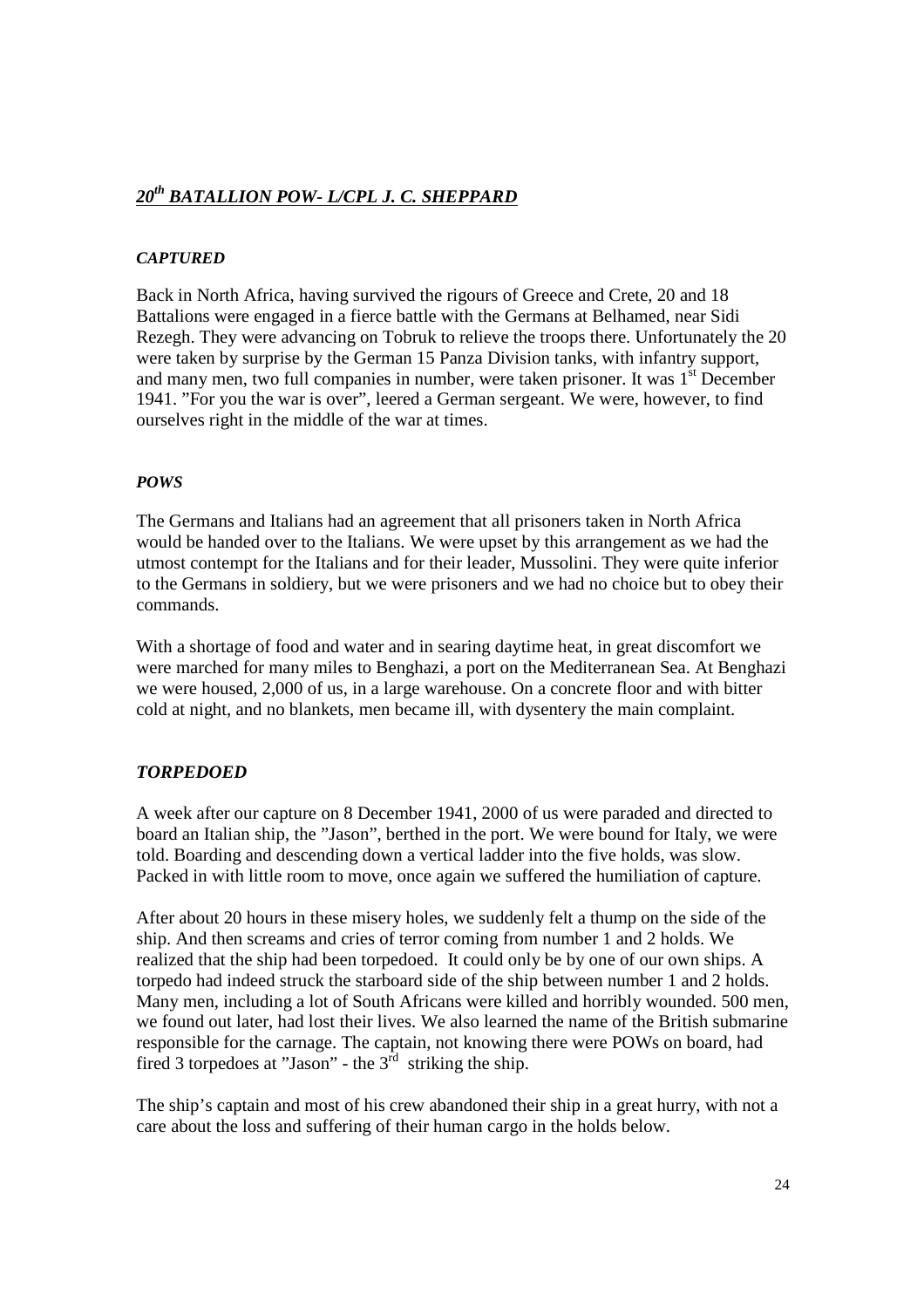#### *SURVIVAL*

A German officer took over control, and was able to create some sort of order on the terror- stricken ship. The "Jason", after a time of drifting, grounded on shore – the west coast of Greece. A young chap managed to get a heavy rope to shore, and attached there, men gradually hauled themselves along it to safety. Some men had jumped over the side of the ship to swim to shore, and a few had got caught in the still revolving propeller and been badly mauled. An Italian soldier was sliced in half by a blade, a gruesome sight. Later tents were set up for us and we each had a thin straw mattress to sleep on. There was a great deal of suffering, with dysentery again prevalent. There was also a severe food shortage. Appropriately the camp was named "Dysentery Acre".

On Christmas Day the Italians gave us what they called a "special treat", a teaspoonful of tiny raisins. We remained hungry! There followed a month of bitter cold, darkness and hunger - the camp a sea of mud.

We finally left this frightful mud patch, packed into small railway wagons, and were transported to the Greek seaport of Patras where we were housed in three large stone buildings. With 500 men in each, they were given the name of "Bungalows of Patras". After several weeks there we were ordered to board another Italian ship, and did so with great apprehension with the episode of the "Jason" still sharp in our minds. There was great relief when the humane ship's captain allowed us to stay on deck.

#### *MORE CAMPS*

Our new camp in Italy, at Tuturano, was an improvement, but we suffered worse hunger when the Italians cut our food rations in half. When we were moved to another camp, at Gravina, malaria became rampant, but our hunger was relieved when we received Red Cross food parcels from New Zealand, England and Canada. These food parcels saved men's lives. The lice were bad here. There was only one tap under which we could wash the lice out of our clothes.

Somehow I discovered bread being made in a kitchen by Italians not far away, and trading woollen garments for loaves of bread, I surreptitiously sneaked past Italian guards with the loaves stuck down my trousers. Back at the camp, we devoured some of this beautiful food, and I kept some to sell. Unfortunately on one of my clandestine trips I was caught by a guard, who punched me when I objected to his behaviour. I almost retaliated but thought better of it. We were moved back to Tuturano camp and under improved conditions we were able to play soccer and have boxing matches.

Once more we were moved, by rail and truck, this time to Aqua Fredda (Cold Water), high up with superb scenery, overlooking the Pescara Valley, and remarkably a toilet in each hut. We were cheered up by the arrival of Red Cross parcels and good news of the state of the war. We were also vitalized, when on our way to work outside the camp, we passed Italian girls singing on their way to work. They looked straight ahead, avoiding our prying eyes. There was only one problem with this camp – a nasty arrogant little man,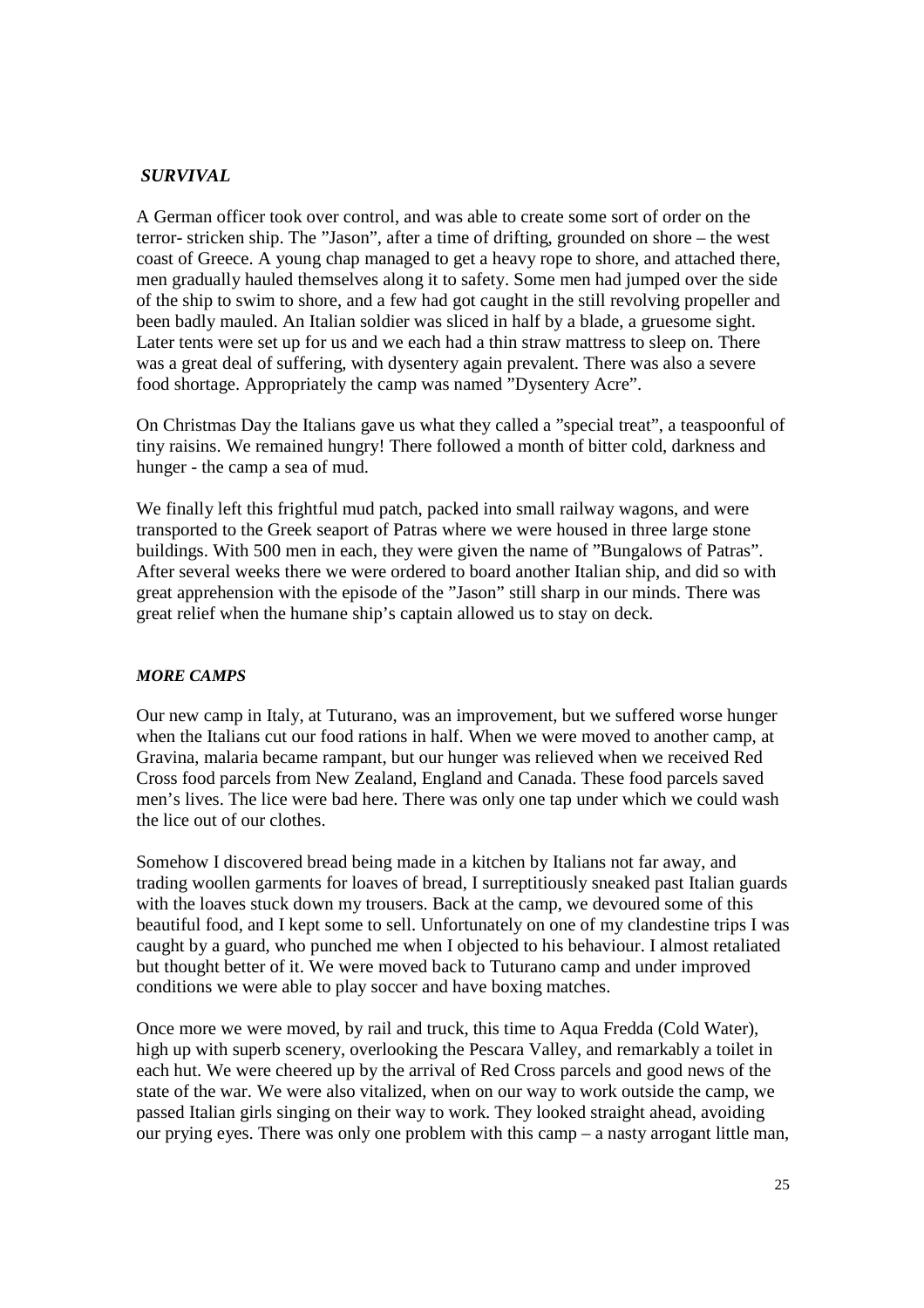the camp commandant, who threatened to send us all to a punishment camp if we didn't work harder on the road we were helping the Italians build. So, we moved around briskly on the job without doing any more work!

#### *ESCAPE AND CAPTURE*

On 3 September 1943 Italy capitulated to the Allies. The Italian guards threw open the camp gates and made off to their homes. My friend John Ringland, and I gathered all our gear and walked to an Italian village where we stayed with a family in their home, enjoying the freedom, and helping them with wine-making and odd chores.

We had to leave the Italian home when we heard the Germans getting close, and unfortunately were caught by German soldiers before we got very far. As prisoners again we were transported to Aquila, a large village in central Italy, and there, 400 of us were selected to board ten railway boxcars, to be taken to Germany. Suddenly there were tremendous explosions all about us – American bombers were bombing the Italian railway yards. And we were in the middle of the target area, together with wagons loaded with ammunition, and fuel tankers. Our numbers included quite a few survivors from "Jason", going through the terror of attack for the second time, with no means of defense or escape. The men packed into the boxcars had been locked in. Many, an estimate of 200, were killed, and many more badly wounded. A few of the prisoners took the opportunity to escape, and hopefully their war was over.

The Germans moved those of us who remained to a small tent camp, north of Aquila, where we spent a bleak Christmas.

#### *PRISONERS IN GERMANY*

When we had more or less recuperated from the horrific Aquila slaughter, we were loaded once again into railway boxcars, this time on a safer railway siding away from the main railway yards, and off we went on a long journey to Germany. 36 hours of wretched discomfort. We were deposited at Mossburg, a large POW camp 30 km north of Munich. On the way a few had escaped through holes in the floor or sides of the carriage. There were lines of barracks in the camp, with double bunks for the many prisoners, but very little room for outside sport.

There was an opportunity for us to do work for the Germans outside the camp, doing repair work or maintenance and construction, which I chose, or work in mines. While doing this work we stayed in another camp outside Munich, and a dozen of us were picked up each morning by the work contractor and taken to a bombed site to be cleared, or to a new construction. Any small articles of any use we found we hid on our persons. We built air-raid shelters of concrete, using small amounts of cement in the mixture, hoping for a collapse later on.

Out on the job one day I was spoken to by a German fellow, imprisoned because of his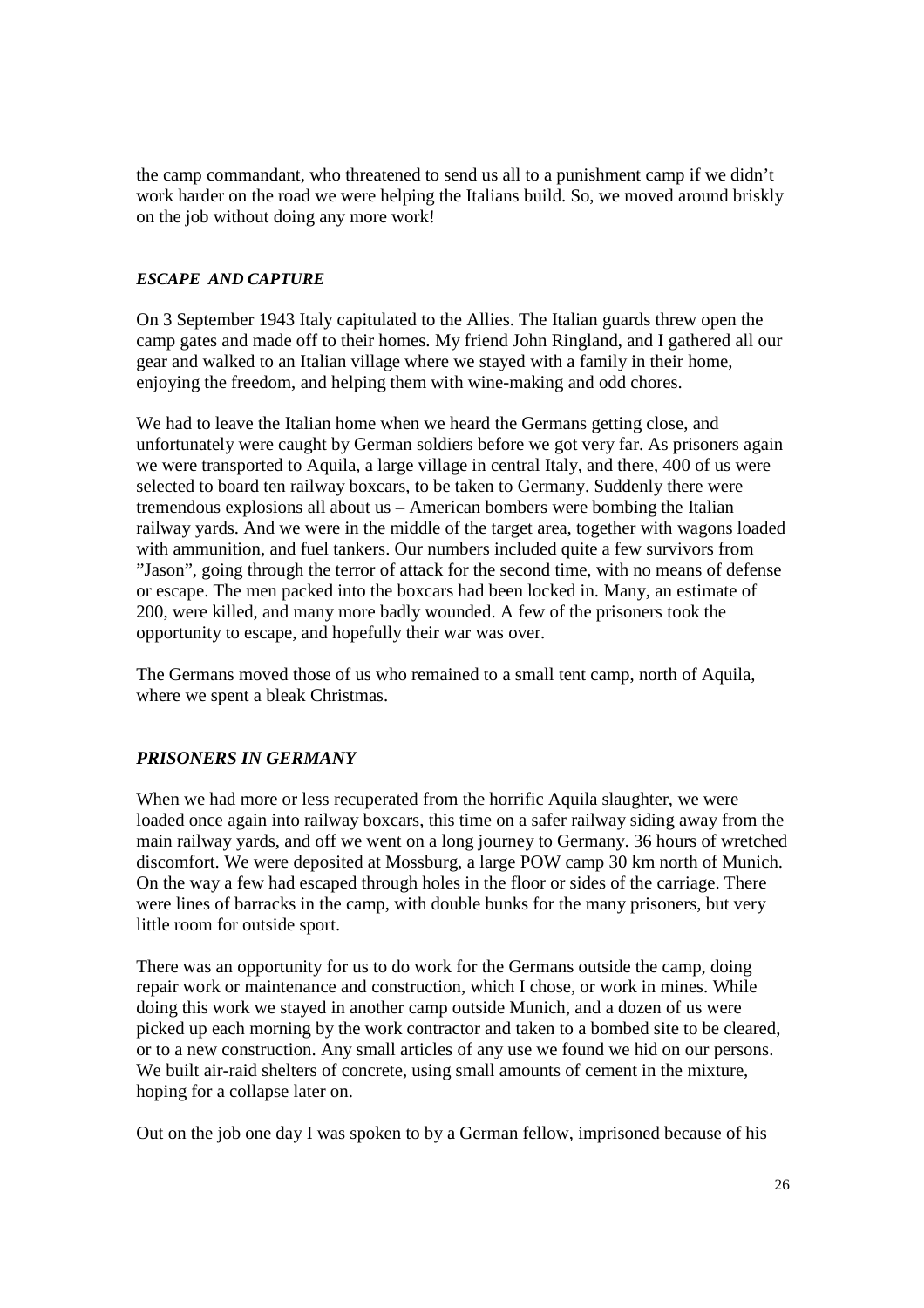contrary political views, who asked me to write to someone he knew well in England and had stayed with when at university there, to say he was alive and well. I was able to do this on a special card we were given to enable us to write to someone once a week. After the war I visited this family who told me how pleased they were to hear from me.

I can't emphasise enough how important were the Red Cross food parcels we received. The handing out of the parcels and the dividing up amongst us made for a happy occasion.

#### *CHEAP LABOUR*

We were working at a brewery carting barrels of beer and, being cold, some of us decided to warm ourselves around a wood-burner, which displeased a young officious German guard. He yelled at us in German to get to work, to which I took exception and grabbed his rifle which he was waving around. He went berserk, loaded his rifle and pointed the thing at me. I really thought my time had come! He didn't fire the gun, but I was taken before a German officer and given five days in the lock-up. While in there, a couple of my mates sneaked in some food for me.

At railway marshalling yards just outside Munich where we were working, there was a wire fence separating us from Ukrainian prisoners nearby. I noticed amongst them and standing near the fence an attractive blond girl. Always appreciative of a nice looking girl I went and spoke to her. Not able to understand each others language I used signs to indicate that I would like a photograph of her. The next day she was there again, with her photograph. Back at camp I put it on the wall above my bed. My little bit of pleasure this girl had given me ended when the photograph disappeared, taken by one of the German guards in the course of a camp inspection when we were out working.

The German contractor who was in charge of us sometimes took us to a restaurant for lunch, a thin soup and black bread being on the menu . When I endeavoured to talk to German civilians I found most of them reluctant to reciprocate. They could have been in trouble if seen talking to us.

We were living in enemy territory so the proximity to a target of our own bombers was always possible. Out on the job, high above us we could see the American bombers, some of them falling out of formation trailing smoke or shot to pieces. The bombs began to fall around us. We rushed for the air-raid shelter where there were already German civilians, and we shook as the bombs came down. I had never felt such terror. One of the bombs actually fell on a large beam on the roof of the shelter, but luckily didn't explode amongst us. Once again we had been on the receiving end of an attack by our own people, something we really never got used to!

We also experienced at camp the odd misdirected bomb or two, causing us to dive on top of each other into the nearest slit trench.

Interest in life was kept alive by the issue of a camp newspaper. World affairs and the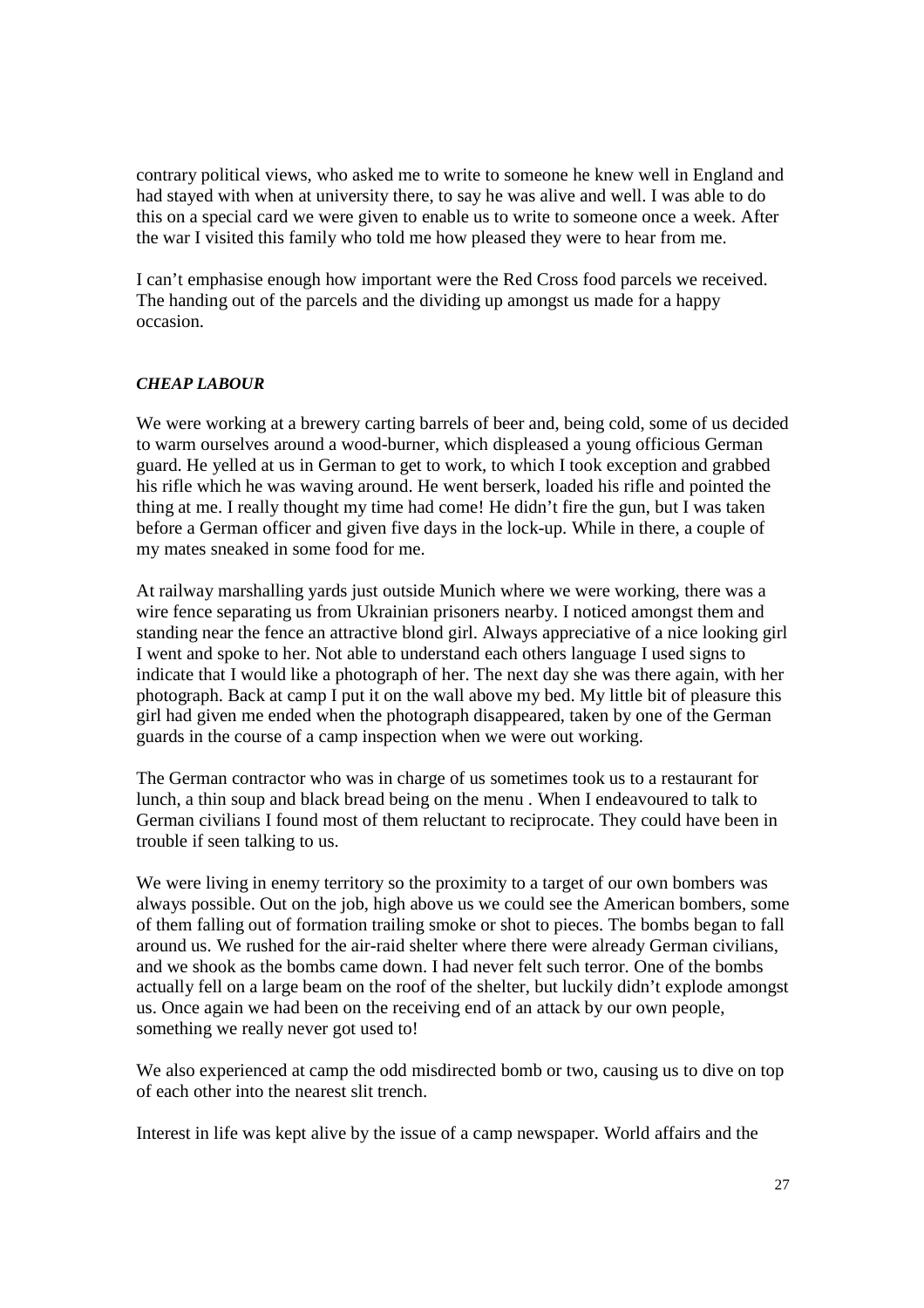state of the war becoming known by means of a small radio someone kept hidden. And so we were able to tell the German guards that for them the war was almost over.

Time passed slowly. There wasn't much to do at the camp, and not much sport. John R. and I learnt to play bridge, and playing together, with a secret foot-touching system under the table usually came out the winners.

#### *FREEDOM*

On 7 May 1945 Germany capitulated. American soldiers arrived soon after on foot, in jeeps and with a tank. The gates were opened, the German guards had disappeared, and we didn't hang about. We shot off to the village nearby. After nearly four years of imprisonment we were *FREE !* For a while everyone made the most of their freedom. Warehouses were raided, and with German civilians joining in, goods disappeared from the shelves. I found a flying suit, which cost me nothing!

The American soldiers had a great time, acting like big schoolboys, buzzing around in German cars. John R. and I managed to get two cars from the Yanks, drove back to camp and began to load all our belongings and any food we could find into the two cars.

The next morning, taking three Pommy POWs with us, we set off in our cars, heading west. A big "CAP" (captured) was written on each car, allowing us to travel. We procured petrol from the Americans as we traveled across West Germany. When we reached Reims, John R. and I were keen to go on to Paris, but unfortunately Pommy MPs stopped us from going anywhere, except by air to England. They confiscated the cars and all the goods we had "acquired" and sent us off to a camp to have a shower and be fumigated. Several hours later we were put aboard a Lancaster bomber and flown to England, At the Air Force base where we landed the English women looked after us extremely well. There was ample food, which we found difficult to consume because of our condition.

From there we traveled by rail through London to a town further south, where comfortable accommodation in several large buildings was provided for the war prisoners. It was V-E Day.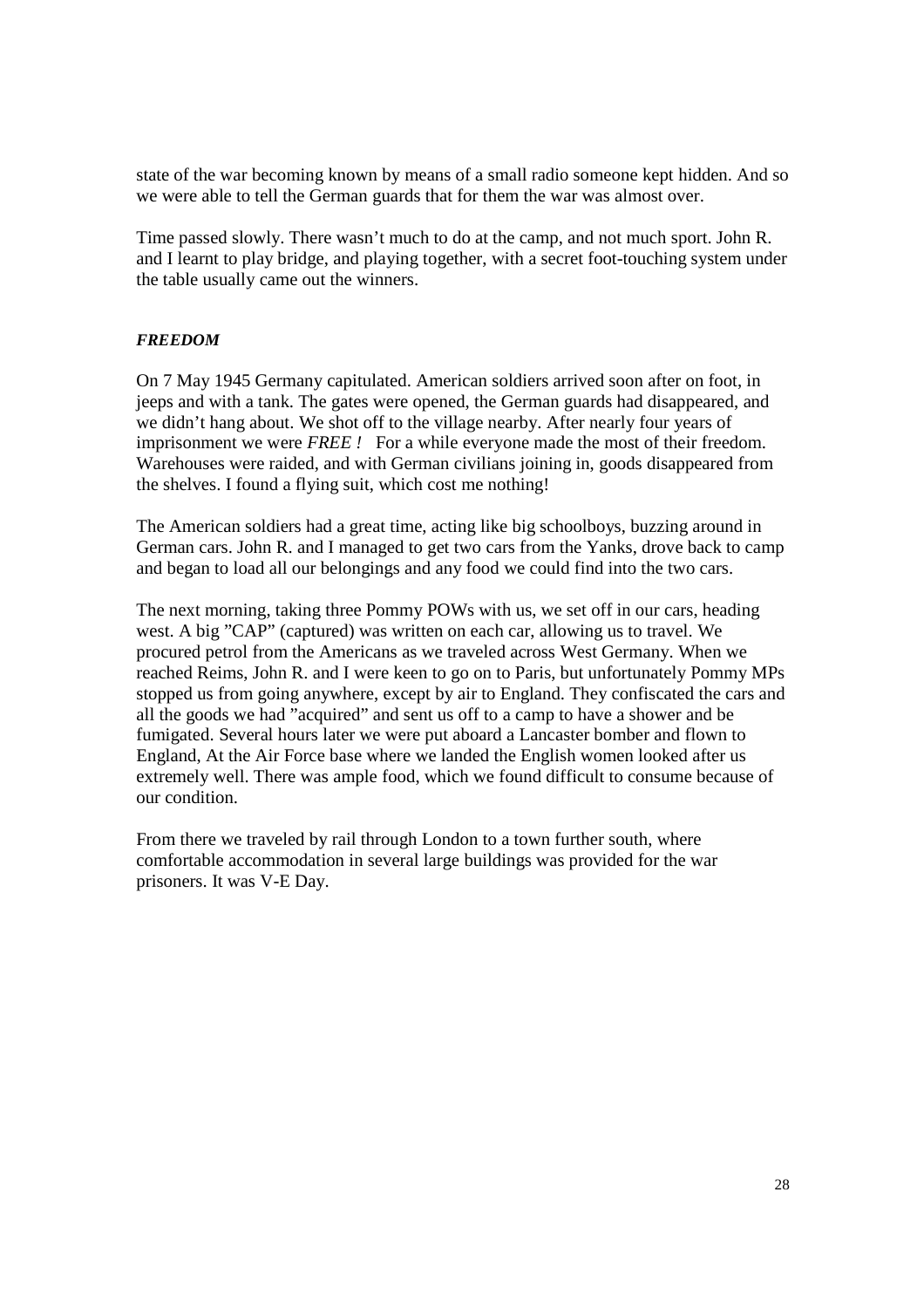# *MEDICAL HISTORY*

Age about 8 Tonsillectomy and adenoidectomy 1934 Broken Nose at CHBS Football 1935 Two large front teeth knocked out at football 1936 Colles fracture of the left wrist 1940's (Hellwan Hospital) Jaundice and desert sore 1943 Malaria in P.O.W. Camp 1945 (England) SMR - previous fractured nose 1946 Football injury - broken ribs Lincoln College 1946 (CPH) Removal of fractured head of left radius 1962 (CPH) Excision of left spermatocoele/hydrocoele 1963 (St George's) Medial meniscectomy left knee 1969 (CPH) Medial meniscectomy right knee 1965 (CPH) Bilateral Keller's operation for bunions 1968 (CPH) McMurray's osteotomy for osteoarthritis of the right hip 1968 (CPH) Removal of infected McMurray osteotomy plate at right hip 1972 (CPH) Right total hip replacement 1982 (Southern Cross) Left total hip replacement 1980 Hypertension - started treatment 1980 Angina 1983? Arthritis in the neck, Gout in big toe 1984 (Southern Cross) Right inguinal hernia repair 1985 (PMH) Right femoro-popliteal bypass using vein graft - for atherosclerotic occlusion of right femeral and popliteal arteries 1989 (CPH) Left femoro-popliteal bypass using vein graft 1989 (CPH) Below-knee amputation left leg 1996 Revision of right hip, Ulcer in big toe Collapsed 4 times & went to Public Got pneumonia in hospital and was in for 3 days Treated for tennis elbow at Burwood Cancer growth taken out from right ear at Burwood Cancer growth taken out from forehead and nose at Public Nose bleed quarterised in overnight stay at Public 2001 Feb 14 Ulcer on second toe 2002 Failing eyesight